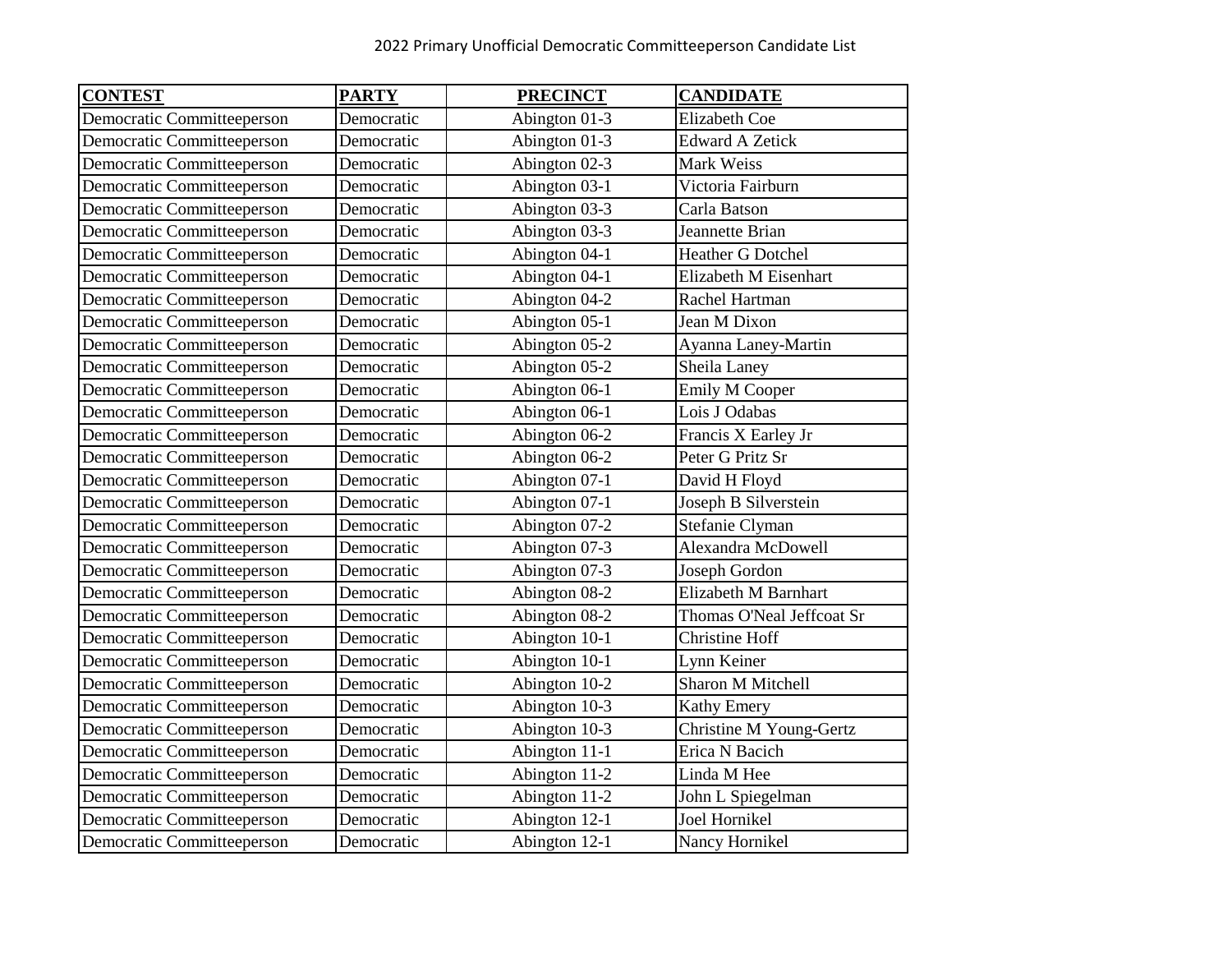| Democratic Committeeperson        | Democratic | Abington 12-2  | <b>Kate Forest</b>       |
|-----------------------------------|------------|----------------|--------------------------|
| Democratic Committeeperson        | Democratic | Abington 12-2  | Marianne Gassman         |
| Democratic Committeeperson        | Democratic | Abington 12-3  | Laura M Hanes            |
| Democratic Committeeperson        | Democratic | Abington 13-1  | Jennifer Burke Purtell   |
| Democratic Committeeperson        | Democratic | Abington 13-2  | Michael J Kolb           |
| Democratic Committeeperson        | Democratic | Abington 13-3  | <b>Tess Eichenberger</b> |
| Democratic Committeeperson        | Democratic | Abington 13-3  | Tamar Klaiman            |
| Democratic Committeeperson        | Democratic | Abington 14-2  | Kristina G Mackenzie     |
| Democratic Committeeperson        | Democratic | Abington 14-2  | Katherine Newell         |
| Democratic Committeeperson        | Democratic | Abington 15-2  | Mark Horwitz             |
| <b>Democratic Committeeperson</b> | Democratic | Abington 15-2  | Lee Malkiel              |
| <b>Democratic Committeeperson</b> | Democratic | Ambler 1       | Amy Seponara             |
| Democratic Committeeperson        | Democratic | Ambler 1       | Karen Sheedy             |
| Democratic Committeeperson        | Democratic | Ambler 2       | Jennifer Henderson       |
| Democratic Committeeperson        | Democratic | Ambler 2       | Jennifer Stomsky         |
| Democratic Committeeperson        | Democratic | Ambler 3       | <b>Nellie Forst</b>      |
| Democratic Committeeperson        | Democratic | Bridgeport 1   | James Fee                |
| Democratic Committeeperson        | Democratic | Bridgeport 1   | Amy Funahashi            |
| Democratic Committeeperson        | Democratic | Bridgeport 2   | Carolyn Moatz            |
| Democratic Committeeperson        | Democratic | Bridgeport 2   | Meghan Nolan             |
| Democratic Committeeperson        | Democratic | Bridgeport 3   | Tony Heyl                |
| Democratic Committeeperson        | Democratic | Bridgeport 3   | Kyle Shenk               |
| Democratic Committeeperson        | Democratic | Cheltenham 1-1 | Martin Schmid            |
| Democratic Committeeperson        | Democratic | Cheltenham 1-2 | Deborah McCarter         |
| Democratic Committeeperson        | Democratic | Cheltenham 1-2 | Stephen C McCarter       |
| Democratic Committeeperson        | Democratic | Cheltenham 1-3 | Meika L Jones            |
| Democratic Committeeperson        | Democratic | Cheltenham 1-3 | Vanessa R McKenzie       |
| Democratic Committeeperson        | Democratic | Cheltenham 2-1 | <b>Wendy Blutstein</b>   |
| Democratic Committeeperson        | Democratic | Cheltenham 2-2 | <b>Bruce L Wagner</b>    |
| Democratic Committeeperson        | Democratic | Cheltenham 2-3 | Craig C Browne           |
| Democratic Committeeperson        | Democratic | Cheltenham 2-3 | Daphne A Oliver          |
| Democratic Committeeperson        | Democratic | Cheltenham 2-4 | Regina K Gordon          |
| Democratic Committeeperson        | Democratic | Cheltenham 2-4 | Ryan Kilmer              |
| Democratic Committeeperson        | Democratic | Cheltenham 3-1 | Ted Cerebi               |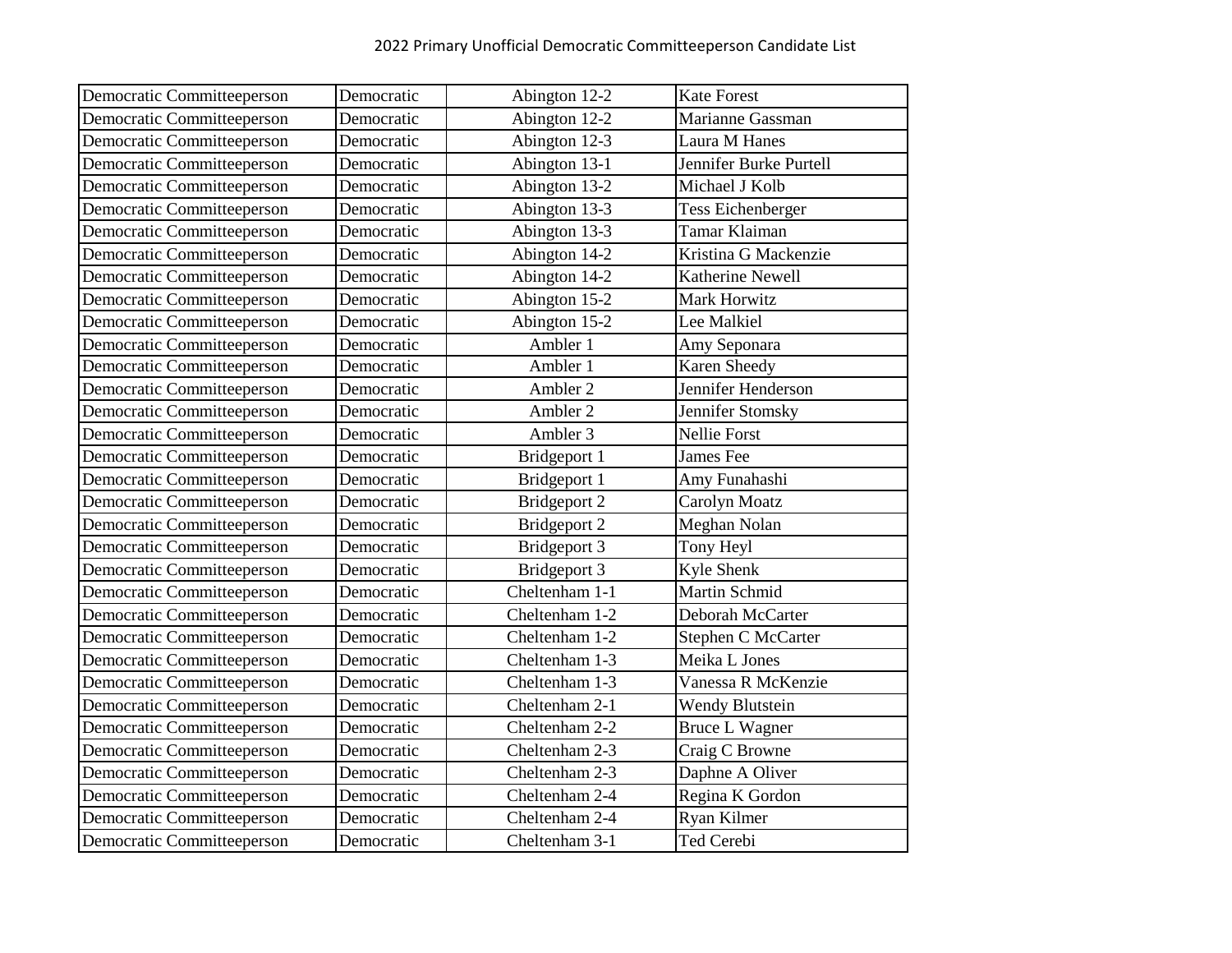| Democratic Committeeperson | Democratic | Cheltenham 3-1 | <b>Allison Martin Nguyen</b> |
|----------------------------|------------|----------------|------------------------------|
| Democratic Committeeperson | Democratic | Cheltenham 3-2 | Joe Kappler                  |
| Democratic Committeeperson | Democratic | Cheltenham 3-2 | Kenneth L Mirsky             |
| Democratic Committeeperson | Democratic | Cheltenham 3-3 | Jon Harris-Shapiro           |
| Democratic Committeeperson | Democratic | Cheltenham 3-3 | <b>Brad M Pransky</b>        |
| Democratic Committeeperson | Democratic | Cheltenham 4-4 | <b>Stephen G Burns</b>       |
| Democratic Committeeperson | Democratic | Cheltenham 4-4 | <b>Andrew Montroy</b>        |
| Democratic Committeeperson | Democratic | Cheltenham 5-1 | William England              |
| Democratic Committeeperson | Democratic | Cheltenham 5-1 | William Pillsbury            |
| Democratic Committeeperson | Democratic | Cheltenham 5-2 | Carla Davis Cunningham       |
| Democratic Committeeperson | Democratic | Cheltenham 5-2 | Caryl Toby Levin             |
| Democratic Committeeperson | Democratic | Cheltenham 5-4 | Joyce E Drayton              |
| Democratic Committeeperson | Democratic | Cheltenham 5-4 | Daniel B Norris              |
| Democratic Committeeperson | Democratic | Cheltenham 6-1 | Eileen Cornetta Rall         |
| Democratic Committeeperson | Democratic | Cheltenham 6-1 | Gretchen Wisehart            |
| Democratic Committeeperson | Democratic | Cheltenham 6-3 | Nancy E Smoler               |
| Democratic Committeeperson | Democratic | Cheltenham 6-3 | Mitchell A Zygmund-Felt      |
| Democratic Committeeperson | Democratic | Cheltenham 7-1 | Linda Musumeci               |
| Democratic Committeeperson | Democratic | Cheltenham 7-2 | Marc Lieberson               |
| Democratic Committeeperson | Democratic | Cheltenham 7-2 | Donna Johnson Payne          |
| Democratic Committeeperson | Democratic | Cheltenham 7-3 | Mary L Russell               |
| Democratic Committeeperson | Democratic | Collegeville 1 | Valarie Beckius              |
| Democratic Committeeperson | Democratic | Collegeville 1 | Patrick M Ellis              |
| Democratic Committeeperson | Democratic | Collegeville 2 | John Costello                |
| Democratic Committeeperson | Democratic | Collegeville 2 | Kathy Costello               |
| Democratic Committeeperson | Democratic | Collegeville 3 | Penny Balzereit              |
| Democratic Committeeperson | Democratic | Collegeville 3 | Catherine Kernen             |
| Democratic Committeeperson | Democratic | Conshohocken 1 | <b>Tim Beckel</b>            |
| Democratic Committeeperson | Democratic | Conshohocken 1 | Brian J Burychka             |
| Democratic Committeeperson | Democratic | Conshohocken 2 | Teresa A Parris              |
| Democratic Committeeperson | Democratic | Conshohocken 2 | Shannon Baudoin-Rea          |
| Democratic Committeeperson | Democratic | Conshohocken 2 | Verona Robinson              |
| Democratic Committeeperson | Democratic | Conshohocken 3 | Ann Loftus                   |
| Democratic Committeeperson | Democratic | Conshohocken 3 | <b>Charmaine Bennett</b>     |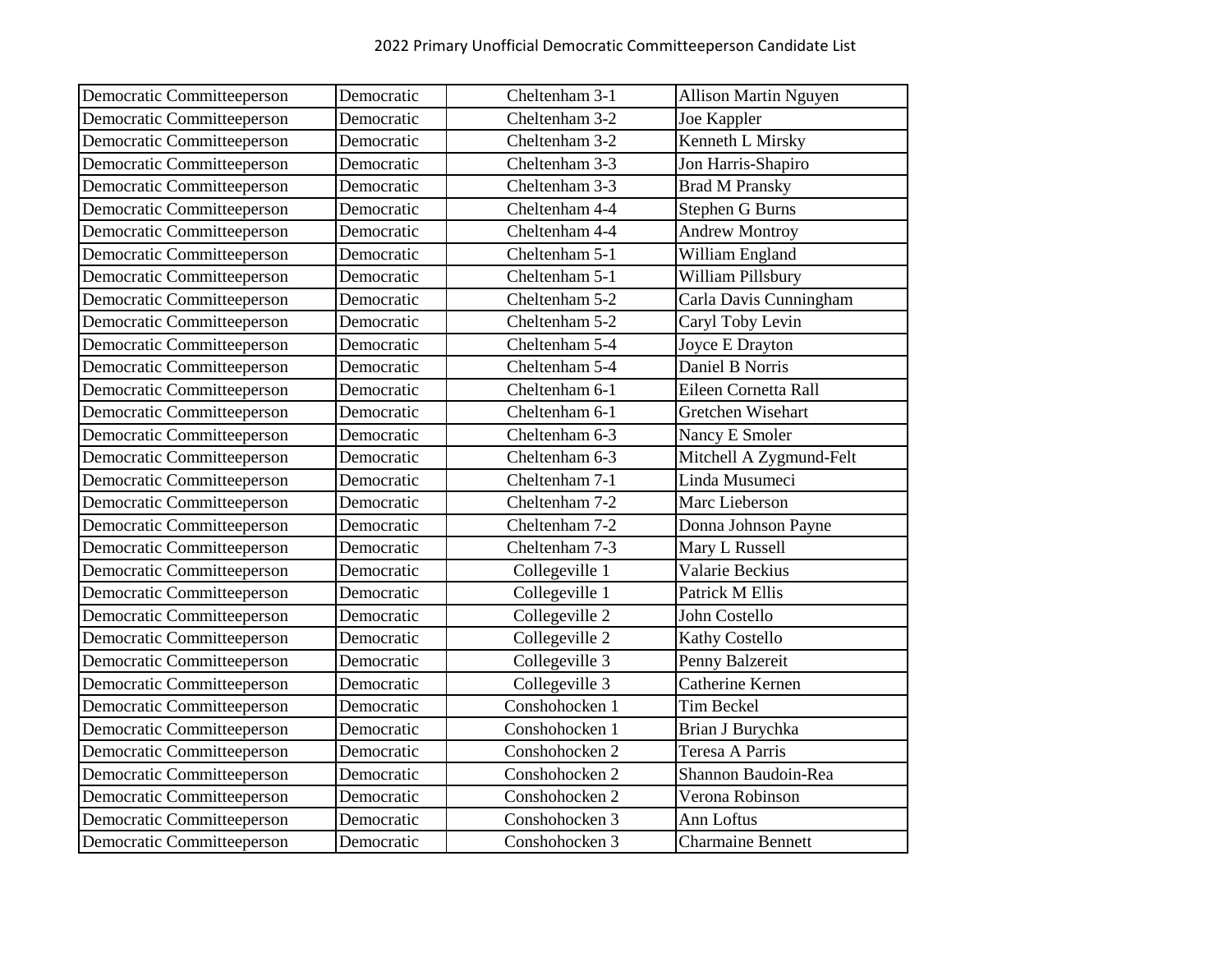| Democratic Committeeperson | Democratic | Conshohocken 3           | <b>Hally Ammons</b>    |
|----------------------------|------------|--------------------------|------------------------|
| Democratic Committeeperson | Democratic | Conshohocken 4           | Anita Barton           |
| Democratic Committeeperson | Democratic | Conshohocken 4           | Dennis M Hannan        |
| Democratic Committeeperson | Democratic | Conshohocken 5           | Kathleen Kingsley      |
| Democratic Committeeperson | Democratic | Conshohocken 5           | Stephanie Zavala       |
| Democratic Committeeperson | Democratic | Conshohocken 6           | Marci Caudle           |
| Democratic Committeeperson | Democratic | Conshohocken 6           | Mark Hall              |
| Democratic Committeeperson | Democratic | Conshohocken 7           | Marlowe L Doman        |
| Democratic Committeeperson | Democratic | Conshohocken 7           | Colleen E Leonard      |
| Democratic Committeeperson | Democratic | Douglass 4               | <b>Jeffrey Cades</b>   |
| Democratic Committeeperson | Democratic | Douglass 4               | Jill Dennin            |
| Democratic Committeeperson | Democratic | <b>East Norriton 1-1</b> | Patricia Mark          |
| Democratic Committeeperson | Democratic | East Norriton 1-3        | Melissa Retano         |
| Democratic Committeeperson | Democratic | <b>East Norriton 2-1</b> | Dennis DeSanto Jr      |
| Democratic Committeeperson | Democratic | <b>East Norriton 2-2</b> | Jamila Winder          |
| Democratic Committeeperson | Democratic | <b>East Norriton 2-4</b> | Susan M Wendt          |
| Democratic Committeeperson | Democratic | Franconia 5              | John McDonough         |
| Democratic Committeeperson | Democratic | Hatboro North 2          | Nicole McMenamin       |
| Democratic Committeeperson | Democratic | Hatboro North 2          | David Stockton         |
| Democratic Committeeperson | Democratic | Hatboro South 1          | Alex Myers             |
| Democratic Committeeperson | Democratic | Hatfield 1-2             | Jennifer Dan LoStracco |
| Democratic Committeeperson | Democratic | Hatfield 1-2             | <b>Scott Brown</b>     |
| Democratic Committeeperson | Democratic | Hatfield 1-2             | Dottie Miller          |
| Democratic Committeeperson | Democratic | Hatfield 2-1             | John R Slinka          |
| Democratic Committeeperson | Democratic | Hatfield 2-1             | Kevin J Thompson       |
| Democratic Committeeperson | Democratic | Hatfield 2-2             | Karla D'Alessio        |
| Democratic Committeeperson | Democratic | Hatfield 2-2             | <b>Katelyn Lampley</b> |
| Democratic Committeeperson | Democratic | Hatfield 3-1             | Alvin M Raber          |
| Democratic Committeeperson | Democratic | Hatfield 3-2             | Sayed Khan             |
| Democratic Committeeperson | Democratic | Hatfield 3-2             | Ghanshyam R Patel      |
| Democratic Committeeperson | Democratic | Hatfield 4-1             | Jojo Dalwadi           |
| Democratic Committeeperson | Democratic | Hatfield 4-1             | Donald Scott McGowan   |
| Democratic Committeeperson | Democratic | Hatfield 4-2             | Vinod Singh Bagdwal    |
| Democratic Committeeperson | Democratic | Hatfield 4-2             | David W Schuetz        |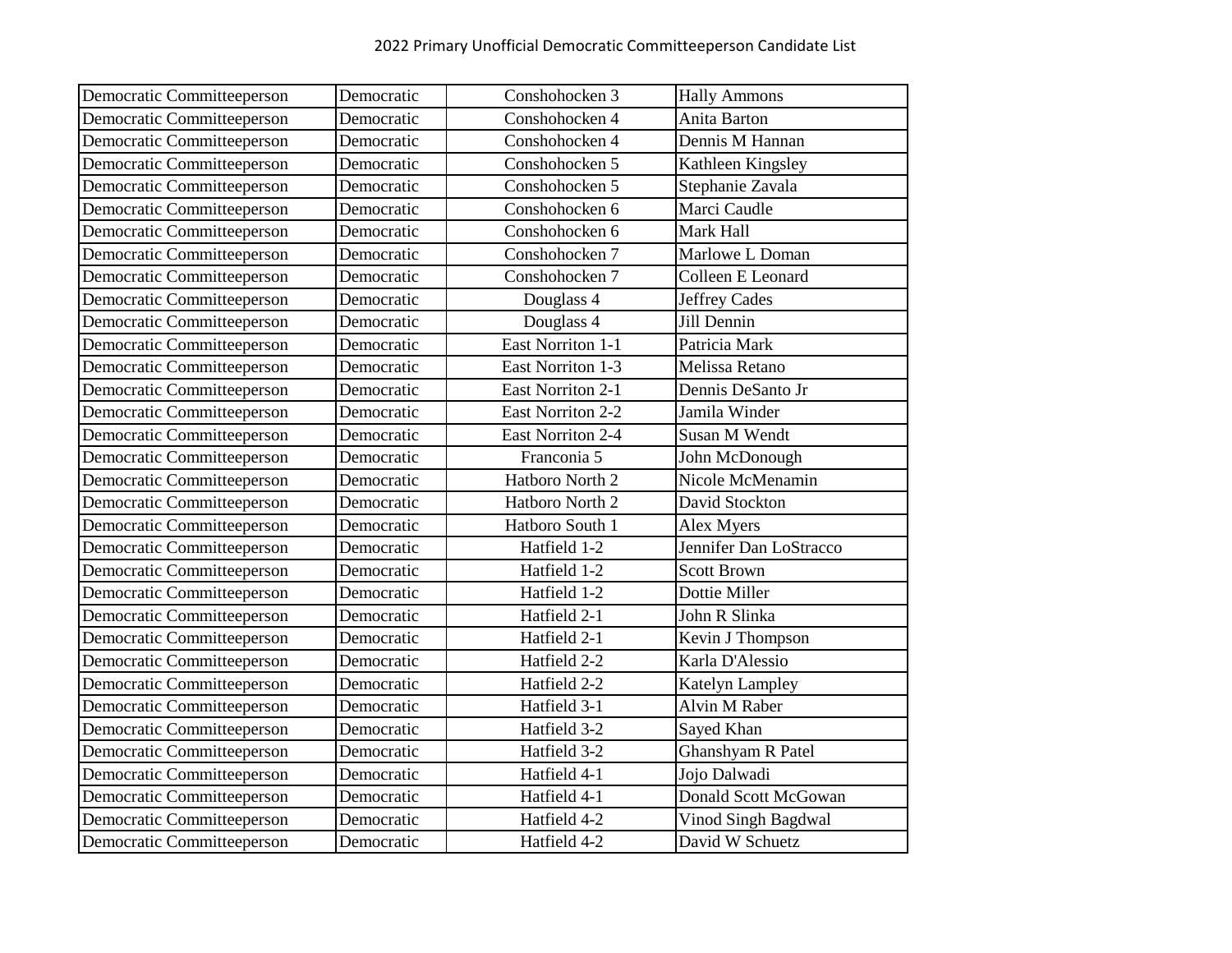| Democratic Committeeperson | Democratic | Hatfield 5-1         | D Scot Ackerman             |
|----------------------------|------------|----------------------|-----------------------------|
| Democratic Committeeperson | Democratic | Hatfield 5-1         | Kathryn L Chapman           |
| Democratic Committeeperson | Democratic | Hatfield 5-2         | Corinne Landauer            |
| Democratic Committeeperson | Democratic | Hatfield 5-2         | <b>Thomas Landauer</b>      |
| Democratic Committeeperson | Democratic | <b>Hatfield Boro</b> | Melissa Glidden             |
| Democratic Committeeperson | Democratic | <b>Hatfield Boro</b> | Soren Harward               |
| Democratic Committeeperson | Democratic | Horsham 1-3          | <b>Patrick Costello</b>     |
| Democratic Committeeperson | Democratic | Horsham 1-4          | Diane Fink                  |
| Democratic Committeeperson | Democratic | Horsham 1-4          | Ellen Zschunke              |
| Democratic Committeeperson | Democratic | Horsham 2-1          | Theresa E Brown             |
| Democratic Committeeperson | Democratic | Horsham 2-1          | Kelly Snyder                |
| Democratic Committeeperson | Democratic | Horsham 2-2          | Diane Rigotti               |
| Democratic Committeeperson | Democratic | Horsham 2-3          | Dan Gargel                  |
| Democratic Committeeperson | Democratic | Horsham 2-4          | William Gallagher           |
| Democratic Committeeperson | Democratic | Horsham 2-4          | Charles R Horner III        |
| Democratic Committeeperson | Democratic | Horsham 3-1          | Rachel L Peters             |
| Democratic Committeeperson | Democratic | Horsham 3-2          | <b>Judy Fry</b>             |
| Democratic Committeeperson | Democratic | Horsham 3-3          | Jennifer Wilson             |
| Democratic Committeeperson | Democratic | Horsham 3-4          | Paul B Gallagher            |
| Democratic Committeeperson | Democratic | Horsham 4-1          | Jane Beier                  |
| Democratic Committeeperson | Democratic | Horsham 4-1          | Jodi Pollock                |
| Democratic Committeeperson | Democratic | Horsham 4-2          | Jan Corwin Enger            |
| Democratic Committeeperson | Democratic | Horsham 4-3          | Peggy Leiby                 |
| Democratic Committeeperson | Democratic | Horsham 4-4          | <b>Brian Veasy</b>          |
| Democratic Committeeperson | Democratic | Jenkintown 1         | <b>Alison Fraser</b>        |
| Democratic Committeeperson | Democratic | Jenkintown 1         | <b>Steven Spindler</b>      |
| Democratic Committeeperson | Democratic | Jenkintown 2         | Sue-Ann DiVito              |
| Democratic Committeeperson | Democratic | Jenkintown 2         | Marion K Rosenbaum          |
| Democratic Committeeperson | Democratic | Jenkintown 3         | Diane Burke                 |
| Democratic Committeeperson | Democratic | Jenkintown 3         | <b>Shirley P Curry</b>      |
| Democratic Committeeperson | Democratic | Jenkintown 4         | Gabriel Lerman              |
| Democratic Committeeperson | Democratic | Jenkintown 4         | Anne MacHaffie              |
| Democratic Committeeperson | Democratic | Lansdale 1-1         | Richard Russell Buttacavoli |
| Democratic Committeeperson | Democratic | Lansdale 1-1         | Caleb Colvin                |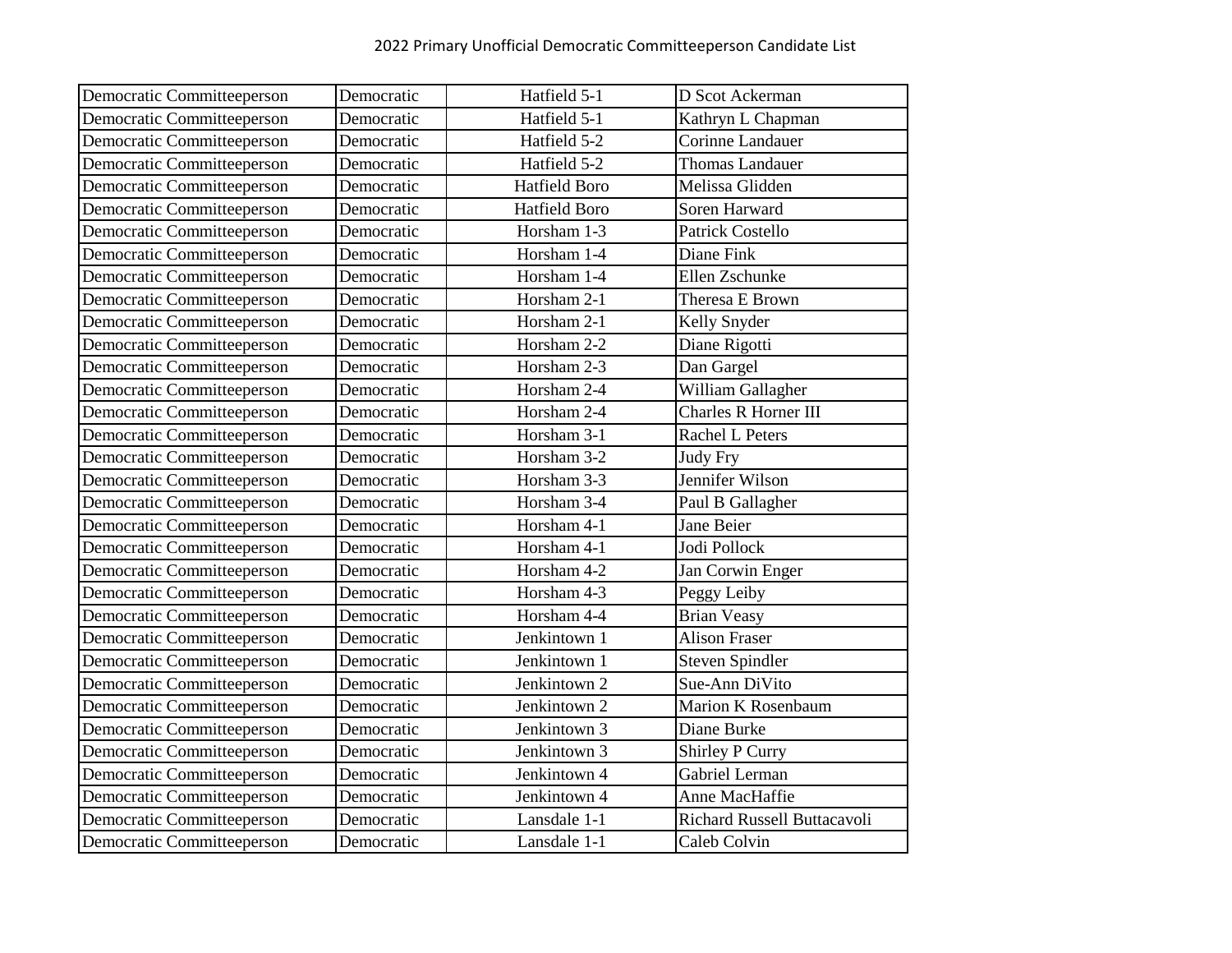| Democratic Committeeperson | Democratic | Lansdale 1-2          | Rachel Malagari                 |
|----------------------------|------------|-----------------------|---------------------------------|
| Democratic Committeeperson | Democratic | Lansdale 1-2          | Steve Malagari                  |
| Democratic Committeeperson | Democratic | Lansdale 1-3          | Garry W Herbert Jr              |
| Democratic Committeeperson | Democratic | Lansdale 1-3          | <b>Jonathan Neal</b>            |
| Democratic Committeeperson | Democratic | Lansdale 2-1          | Meg Currie Teoh                 |
| Democratic Committeeperson | Democratic | Lansdale 3-1          | Mohammad Fakrul Islam           |
| Democratic Committeeperson | Democratic | Lansdale 3-3          | <b>Carrie Hawkins Charlton</b>  |
| Democratic Committeeperson | Democratic | Lansdale 3-3          | Ryan McKenzie                   |
| Democratic Committeeperson | Democratic | Limerick 1            | <b>Oliver Cannady</b>           |
| Democratic Committeeperson | Democratic | Limerick <sub>2</sub> | E Kenneth Landon Jr             |
| Democratic Committeeperson | Democratic | Limerick 2            | John Randolph Prince III        |
| Democratic Committeeperson | Democratic | Limerick 3            | <b>Esther Marie Morroney</b>    |
| Democratic Committeeperson | Democratic | Limerick 3            | Patrick M Morroney              |
| Democratic Committeeperson | Democratic | Limerick 4            | June L Landis                   |
| Democratic Committeeperson | Democratic | Limerick 4            | Connie Lawson                   |
| Democratic Committeeperson | Democratic | Limerick 5            | <b>James Preston Luitweiler</b> |
| Democratic Committeeperson | Democratic | Limerick 5            | Linda J Weaver                  |
| Democratic Committeeperson | Democratic | Limerick 6            | <b>Bernard J Enright</b>        |
| Democratic Committeeperson | Democratic | Lower Frederick 1     | Diane E Jurin                   |
| Democratic Committeeperson | Democratic | Lower Frederick 2     | Lawrence Cohen                  |
| Democratic Committeeperson | Democratic | Lower Frederick 2     | M Alicia Wright                 |
| Democratic Committeeperson | Democratic | Lower Gwynedd 1-1     | William J McGuckin              |
| Democratic Committeeperson | Democratic | Lower Gwynedd 1-1     | Marjorie Jane Roberts           |
| Democratic Committeeperson | Democratic | Lower Gwynedd 1-2     | Jacob U Ginsburg                |
| Democratic Committeeperson | Democratic | Lower Gwynedd 1-2     | Patti Naji                      |
| Democratic Committeeperson | Democratic | Lower Gwynedd 1-3     | Debra B Schaeffer               |
| Democratic Committeeperson | Democratic | Lower Gwynedd 1-4     | <b>Carol Jones</b>              |
| Democratic Committeeperson | Democratic | Lower Gwynedd 1-4     | <b>Joyce S Pickles</b>          |
| Democratic Committeeperson | Democratic | Lower Gwynedd 2-1     | Diane Morgan                    |
| Democratic Committeeperson | Democratic | Lower Gwynedd 2-2     | Danielle A Duckett              |
| Democratic Committeeperson | Democratic | Lower Gwynedd 2-2     | Cathleen Pagano                 |
| Democratic Committeeperson | Democratic | Lower Merion 01-1     | <b>Scott Peters</b>             |
| Democratic Committeeperson | Democratic | Lower Merion 01-1     | Mitchell S Rothman              |
| Democratic Committeeperson | Democratic | Lower Merion 01-2     | Nancy Kleinberg                 |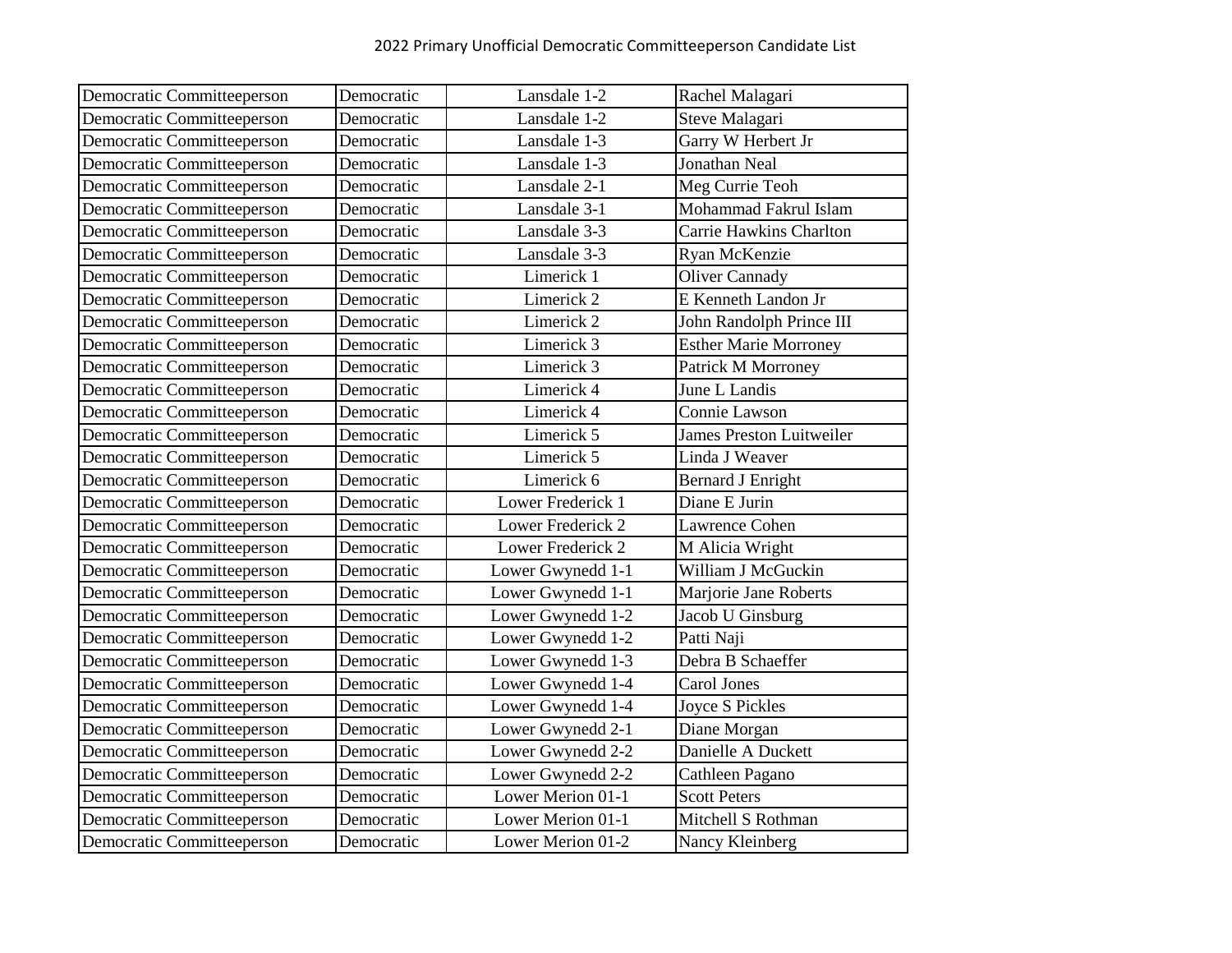| Democratic Committeeperson | Democratic | Lower Merion 01-2 | Allison Weinkranz          |
|----------------------------|------------|-------------------|----------------------------|
| Democratic Committeeperson | Democratic | Lower Merion 01-3 | Lois Deckelbaum            |
| Democratic Committeeperson | Democratic | Lower Merion 01-3 | Julie Isaacson             |
| Democratic Committeeperson | Democratic | Lower Merion 02-1 | Heidi B Cooke              |
| Democratic Committeeperson | Democratic | Lower Merion 02-1 | Eleanor M Dezzi            |
| Democratic Committeeperson | Democratic | Lower Merion 02-2 | <b>Gregory I Dolsky</b>    |
| Democratic Committeeperson | Democratic | Lower Merion 02-2 | <b>James E Robinson</b>    |
| Democratic Committeeperson | Democratic | Lower Merion 02-3 | <b>Kate Cohen</b>          |
| Democratic Committeeperson | Democratic | Lower Merion 03-1 | <b>Ruth Frances Dubb</b>   |
| Democratic Committeeperson | Democratic | Lower Merion 03-1 | Carrie Gish                |
| Democratic Committeeperson | Democratic | Lower Merion 03-2 | Samantha Rosen Brumberger  |
| Democratic Committeeperson | Democratic | Lower Merion 03-2 | Amy Palmer                 |
| Democratic Committeeperson | Democratic | Lower Merion 03-3 | Cara Horchos               |
| Democratic Committeeperson | Democratic | Lower Merion 03-3 | Simon Kaufman              |
| Democratic Committeeperson | Democratic | Lower Merion 04-1 | <b>Stephanie Riley</b>     |
| Democratic Committeeperson | Democratic | Lower Merion 04-2 | <b>Jane Murray</b>         |
| Democratic Committeeperson | Democratic | Lower Merion 04-2 | Gemina Spady               |
| Democratic Committeeperson | Democratic | Lower Merion 04-3 | Karen Paige Landau-Bleznak |
| Democratic Committeeperson | Democratic | Lower Merion 04-3 | Mary Margaret Walsh        |
| Democratic Committeeperson | Democratic | Lower Merion 05-1 | Miriam Camitta             |
| Democratic Committeeperson | Democratic | Lower Merion 05-1 | Kerry Halpern-Skoglund     |
| Democratic Committeeperson | Democratic | Lower Merion 05-2 | <b>Ray Courtney</b>        |
| Democratic Committeeperson | Democratic | Lower Merion 05-2 | <b>Bonnie Squires</b>      |
| Democratic Committeeperson | Democratic | Lower Merion 05-3 | Leslie Lieberman           |
| Democratic Committeeperson | Democratic | Lower Merion 05-3 | Stephanie Shell            |
| Democratic Committeeperson | Democratic | Lower Merion 06-1 | Rachael Chou               |
| Democratic Committeeperson | Democratic | Lower Merion 06-1 | James R Sperans            |
| Democratic Committeeperson | Democratic | Lower Merion 06-3 | Eva Ray                    |
| Democratic Committeeperson | Democratic | Lower Merion 06-3 | Marc Steel                 |
| Democratic Committeeperson | Democratic | Lower Merion 07-1 | Jeremy Bub                 |
| Democratic Committeeperson | Democratic | Lower Merion 07-1 | Jessica Tayler             |
| Democratic Committeeperson | Democratic | Lower Merion 07-2 | <b>Imogene</b> Leitch      |
| Democratic Committeeperson | Democratic | Lower Merion 07-3 | Susan K Gilmour            |
| Democratic Committeeperson | Democratic | Lower Merion 07-3 | Judy Greenwood Ulan        |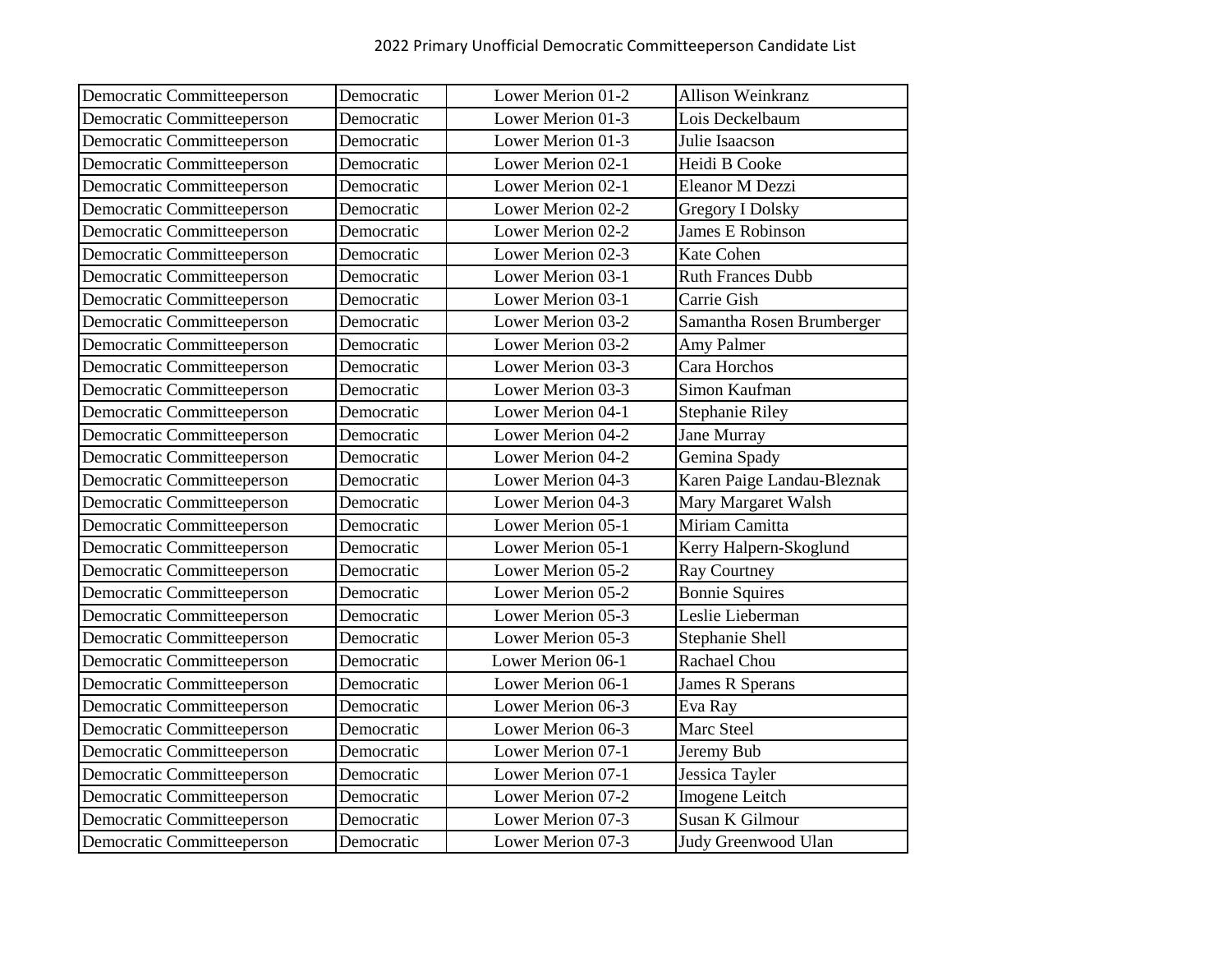| Democratic Committeeperson | Democratic | Lower Merion 08-1 | Phyllis L Glackman        |
|----------------------------|------------|-------------------|---------------------------|
| Democratic Committeeperson | Democratic | Lower Merion 08-1 | Deborah Susan Stahl       |
| Democratic Committeeperson | Democratic | Lower Merion 08-2 | June E Coleman            |
| Democratic Committeeperson | Democratic | Lower Merion 08-2 | <b>Adrian Seltzer</b>     |
| Democratic Committeeperson | Democratic | Lower Merion 08-3 | Robin Oriel               |
| Democratic Committeeperson | Democratic | Lower Merion 08-3 | Louise Polis              |
| Democratic Committeeperson | Democratic | Lower Merion 08-4 | <b>Carol Shore</b>        |
| Democratic Committeeperson | Democratic | Lower Merion 09-1 | David Dormont             |
| Democratic Committeeperson | Democratic | Lower Merion 09-1 | Eric Hoffman              |
| Democratic Committeeperson | Democratic | Lower Merion 09-2 | <b>Ashley Best-Raiten</b> |
| Democratic Committeeperson | Democratic | Lower Merion 09-3 | Jeffrey Schwartz          |
| Democratic Committeeperson | Democratic | Lower Merion 10-2 | Marilyn Bacarella         |
| Democratic Committeeperson | Democratic | Lower Merion 10-2 | Leigh Anne Smith          |
| Democratic Committeeperson | Democratic | Lower Merion 10-3 | Judith Gold               |
| Democratic Committeeperson | Democratic | Lower Merion 11-3 | Sandra Weingarten         |
| Democratic Committeeperson | Democratic | Lower Merion 11-3 | <b>Steve Wolfe</b>        |
| Democratic Committeeperson | Democratic | Lower Merion 12-1 | <b>Susan Guthrie</b>      |
| Democratic Committeeperson | Democratic | Lower Merion 12-1 | <b>Barbara Schick</b>     |
| Democratic Committeeperson | Democratic | Lower Merion 12-2 | Jon M Kligerman           |
| Democratic Committeeperson | Democratic | Lower Merion 12-2 | William Leopold           |
| Democratic Committeeperson | Democratic | Lower Merion 12-3 | <b>Bruce P Eisenberg</b>  |
| Democratic Committeeperson | Democratic | Lower Merion 12-3 | Robert E Paul             |
| Democratic Committeeperson | Democratic | Lower Merion 13-1 | Gilda L Kramer            |
| Democratic Committeeperson | Democratic | Lower Merion 13-1 | Linda A Tasker            |
| Democratic Committeeperson | Democratic | Lower Merion 13-2 | Casey O'Bannon            |
| Democratic Committeeperson | Democratic | Lower Merion 13-2 | Jill Shapiro              |
| Democratic Committeeperson | Democratic | Lower Merion 13-3 | Shirlee Howe              |
| Democratic Committeeperson | Democratic | Lower Merion 13-3 | Shifra Vega               |
| Democratic Committeeperson | Democratic | Lower Merion 14-1 | Sheryl Chernoff           |
| Democratic Committeeperson | Democratic | Lower Merion 14-1 | Phyllis Rubin             |
| Democratic Committeeperson | Democratic | Lower Merion 14-2 | Albert L Piccerilli       |
| Democratic Committeeperson | Democratic | Lower Merion 14-2 | Elaine D Roseman          |
| Democratic Committeeperson | Democratic | Lower Merion 14-3 | Sara A Atkins             |
| Democratic Committeeperson | Democratic | Lower Moreland 1  | Elizabeth Lee             |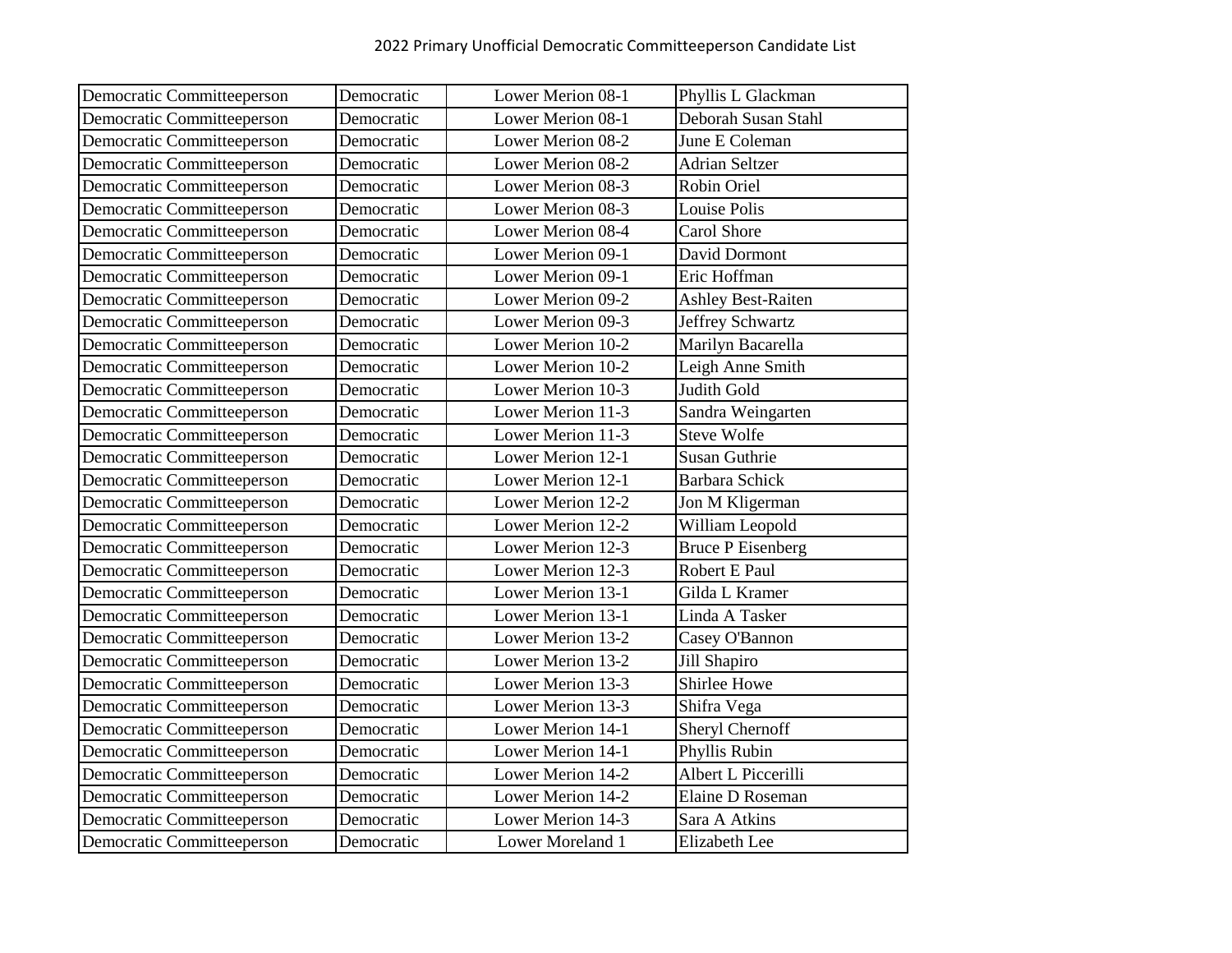| Democratic Committeeperson | Democratic | Lower Moreland 1     | Michelle Shwarz          |
|----------------------------|------------|----------------------|--------------------------|
| Democratic Committeeperson | Democratic | Lower Moreland 2     | Chuck McDade             |
| Democratic Committeeperson | Democratic | Lower Moreland 2     | Nathan Murawsky          |
| Democratic Committeeperson | Democratic | Lower Moreland 3     | Laura Calfayan           |
| Democratic Committeeperson | Democratic | Lower Moreland 3     | <b>Warren Gabow</b>      |
| Democratic Committeeperson | Democratic | Lower Moreland 4-1   | Carrie Givhan            |
| Democratic Committeeperson | Democratic | Lower Moreland 4-1   | Linda Kline              |
| Democratic Committeeperson | Democratic | Lower Moreland 4-2   | Saji Mathew              |
| Democratic Committeeperson | Democratic | Lower Moreland 5     | Marina J Butler          |
| Democratic Committeeperson | Democratic | Lower Moreland 5     | <b>Howard P Rovner</b>   |
| Democratic Committeeperson | Democratic | Lower Moreland 6     | Renjie Abraham           |
| Democratic Committeeperson | Democratic | Lower Moreland 6     | Jeffrey P Rubin          |
| Democratic Committeeperson | Democratic | Lower Pottsgrove 1   | Harry White              |
| Democratic Committeeperson | Democratic | Lower Pottsgrove 1   | Nancy White              |
| Democratic Committeeperson | Democratic | Lower Pottsgrove 2   | Carolyn Nippert          |
| Democratic Committeeperson | Democratic | Lower Pottsgrove 2   | Charles Nippert          |
| Democratic Committeeperson | Democratic | Lower Pottsgrove 4   | Victoria Cox             |
| Democratic Committeeperson | Democratic | Lower Providence 1-1 | Helen Kathleen Dunn      |
| Democratic Committeeperson | Democratic | Lower Providence 1-1 | Kathleen M Thiel         |
| Democratic Committeeperson | Democratic | Lower Providence 1-2 | Cara Coless              |
| Democratic Committeeperson | Democratic | Lower Providence 1-2 | <b>Jenifer Maslow</b>    |
| Democratic Committeeperson | Democratic | Lower Providence 2-2 | Terry Paula Hoffman      |
| Democratic Committeeperson | Democratic | Lower Providence 2-2 | Gerald A Lazzaro         |
| Democratic Committeeperson | Democratic | Lower Providence 2-3 | Jean Hembrick            |
| Democratic Committeeperson | Democratic | Lower Providence 2-4 | Elizabeth Lisa Yanak     |
| Democratic Committeeperson | Democratic | Lower Providence 3-3 | Jennifer Hahn            |
| Democratic Committeeperson | Democratic | Lower Providence 3-4 | Marlene Kahn             |
| Democratic Committeeperson | Democratic | Lower Providence 3-4 | Paul Heinegg             |
| Democratic Committeeperson | Democratic | Lower Salford 3      | Anthony Ciafardoni       |
| Democratic Committeeperson | Democratic | Lower Salford 5      | <b>Scott P Swindells</b> |
| Democratic Committeeperson | Democratic | Lower Salford 6      | Tony B Melton            |
| Democratic Committeeperson | Democratic | Lower Salford 6      | Erin Tynebor             |
| Democratic Committeeperson | Democratic | Montgomery 1         | David A Keightly Sr      |
| Democratic Committeeperson | Democratic | Montgomery 1         | Mark Klemmer             |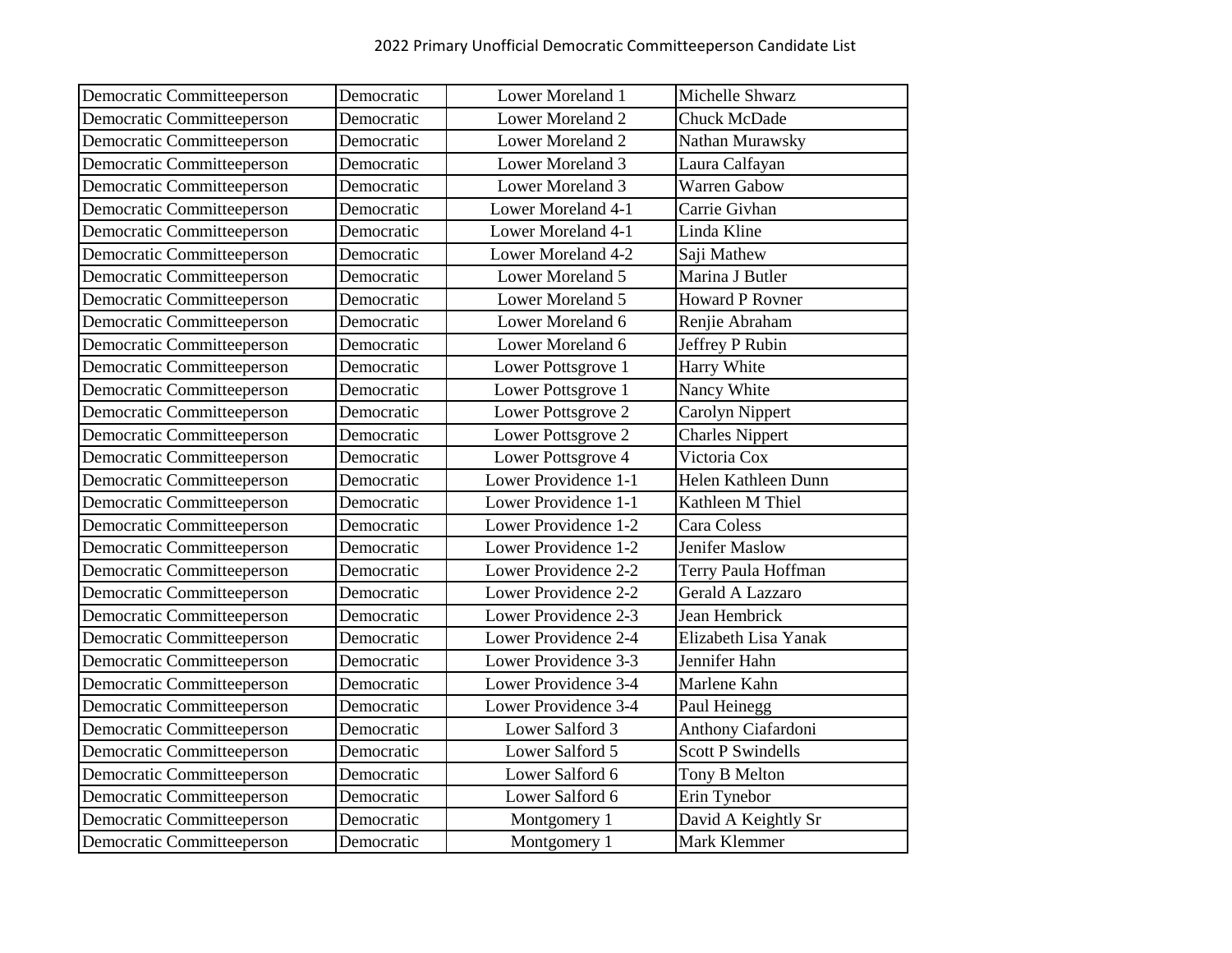| Democratic Committeeperson | Democratic | Montgomery 2          | Alan M Malachowski       |
|----------------------------|------------|-----------------------|--------------------------|
| Democratic Committeeperson | Democratic | Montgomery 2          | Mary Anne Sarzynski      |
| Democratic Committeeperson | Democratic | Montgomery 3          | <b>Beth A Staab</b>      |
| Democratic Committeeperson | Democratic | Montgomery 3          | <b>Tina Stoll</b>        |
| Democratic Committeeperson | Democratic | Montgomery 4          | <b>Jaszianne Tolbert</b> |
| Democratic Committeeperson | Democratic | Montgomery 5          | Annette M Long           |
| Democratic Committeeperson | Democratic | Montgomery 5          | Kunbi Rudnick            |
| Democratic Committeeperson | Democratic | Montgomery 6          | Tanya Bamford            |
| Democratic Committeeperson | Democratic | Montgomery 6          | Kathleen Karatas         |
| Democratic Committeeperson | Democratic | Montgomery 7          | Eric Pelletier           |
| Democratic Committeeperson | Democratic | Montgomery 8          | Louis A Greenfield       |
| Democratic Committeeperson | Democratic | Montgomery 8          | Jeff Muldawer            |
| Democratic Committeeperson | Democratic | Narberth 1            | Michael J Salmanson      |
| Democratic Committeeperson | Democratic | Narberth 1            | Jim Speer                |
| Democratic Committeeperson | Democratic | Narberth <sub>2</sub> | Lisa Nickell-Paninos     |
| Democratic Committeeperson | Democratic | Narberth <sub>2</sub> | Robert Winkelman         |
| Democratic Committeeperson | Democratic | Narberth 3            | Deborah Lonsdorf         |
| Democratic Committeeperson | Democratic | Narberth 3            | John D Munroe            |
| Democratic Committeeperson | Democratic | Narberth 3            | Rebecca Y Starr          |
| Democratic Committeeperson | Democratic | New Hanover 1         | Samantha Pearson         |
| Democratic Committeeperson | Democratic | Norristown 1-1        | David Biesecker          |
| Democratic Committeeperson | Democratic | Norristown 1-1        | Kelly Devine             |
| Democratic Committeeperson | Democratic | Norristown 1-2        | Rosemary Boyd-Young      |
| Democratic Committeeperson | Democratic | Norristown 1-2        | Rae Dean                 |
| Democratic Committeeperson | Democratic | Norristown 2-1        | Olivia Brady             |
| Democratic Committeeperson | Democratic | Norristown 2-1        | William Caldwell         |
| Democratic Committeeperson | Democratic | Norristown 2-2        | <b>Buck Jones</b>        |
| Democratic Committeeperson | Democratic | Norristown 3-1        | Valerie Moman            |
| Democratic Committeeperson | Democratic | Norristown 3-1        | Dustin S Queenan         |
| Democratic Committeeperson | Democratic | Norristown 3-2        | Sharon Laney Baptiste    |
| Democratic Committeeperson | Democratic | Norristown 3-2        | Peggy Ann Scott          |
| Democratic Committeeperson | Democratic | Norristown 3-3        | William Davis            |
| Democratic Committeeperson | Democratic | Norristown 3-3        | Dohn Millard             |
| Democratic Committeeperson | Democratic | Norristown 4-2        | Lauren A Hughes          |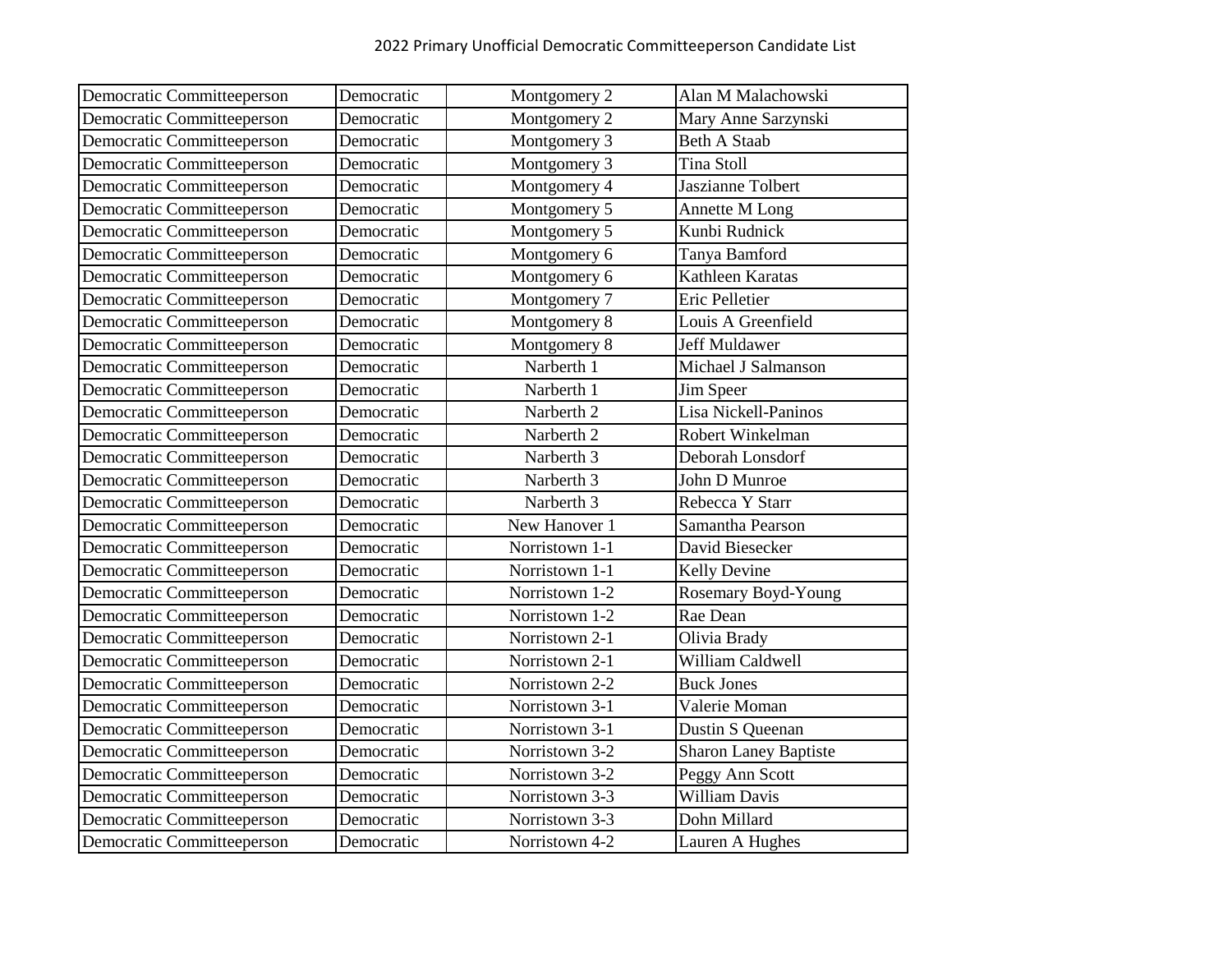| Democratic Committeeperson | Democratic | Norristown 4-2 | Hakim K Jones                    |
|----------------------------|------------|----------------|----------------------------------|
| Democratic Committeeperson | Democratic | North Wales 1  | <b>Sherwin Collins</b>           |
| Democratic Committeeperson | Democratic | North Wales 2  | Kimberly Anderson                |
| Democratic Committeeperson | Democratic | North Wales 2  | <b>Mark Anderson</b>             |
| Democratic Committeeperson | Democratic | North Wales 3  | Koh Chiba                        |
| Democratic Committeeperson | Democratic | North Wales 3  | Al Tenney                        |
| Democratic Committeeperson | Democratic | Perkiomen 2    | Cynthia A James                  |
| Democratic Committeeperson | Democratic | Plymouth 1-1   | <b>Bernard Michael Brophy Jr</b> |
| Democratic Committeeperson | Democratic | Plymouth 1-1   | <b>Jim Walker</b>                |
| Democratic Committeeperson | Democratic | Plymouth 1-2   | Peter B Baran                    |
| Democratic Committeeperson | Democratic | Plymouth 1-2   | Mildred A Joseph                 |
| Democratic Committeeperson | Democratic | Plymouth 1-2   | <b>Ardis Lukens</b>              |
| Democratic Committeeperson | Democratic | Plymouth 2-1   | <b>Christopher George Manero</b> |
| Democratic Committeeperson | Democratic | Plymouth 2-1   | <b>Arthur P Richert</b>          |
| Democratic Committeeperson | Democratic | Plymouth 2-2   | Fiona Hollie Dow                 |
| Democratic Committeeperson | Democratic | Plymouth 2-2   | <b>Troy G Dow</b>                |
| Democratic Committeeperson | Democratic | Plymouth 2-3   | Brenda Aslin                     |
| Democratic Committeeperson | Democratic | Plymouth 2-3   | Marlene Polak                    |
| Democratic Committeeperson | Democratic | Plymouth 3-1   | Karen Bramblett                  |
| Democratic Committeeperson | Democratic | Plymouth 3-1   | Sharon A Wilkie                  |
| Democratic Committeeperson | Democratic | Plymouth 3-2   | Thomas O Ambler                  |
| Democratic Committeeperson | Democratic | Plymouth 3-2   | Denise Pygatt                    |
| Democratic Committeeperson | Democratic | Plymouth 3-3   | Marlene Peltz Chaikin            |
| Democratic Committeeperson | Democratic | Plymouth 3-3   | <b>Alvaro Ronderos</b>           |
| Democratic Committeeperson | Democratic | Plymouth 4-1   | Katherine Bandish                |
| Democratic Committeeperson | Democratic | Plymouth 4-1   | <b>Steven Silbiger</b>           |
| Democratic Committeeperson | Democratic | Plymouth 4-2   | Karen Coyne                      |
| Democratic Committeeperson | Democratic | Plymouth 4-2   | Phil Lachenmayer                 |
| Democratic Committeeperson | Democratic | Pottstown 1-1  | Jennifer L Brown                 |
| Democratic Committeeperson | Democratic | Pottstown 1-2  | Tonia A Green                    |
| Democratic Committeeperson | Democratic | Pottstown 1-2  | <b>Sharon I Yergey</b>           |
| Democratic Committeeperson | Democratic | Pottstown 2-2  | Marcia A Longeway                |
| Democratic Committeeperson | Democratic | Pottstown 3    | <b>Christine Jackson</b>         |
| Democratic Committeeperson | Democratic | Pottstown 3    | <b>Raymond Rose</b>              |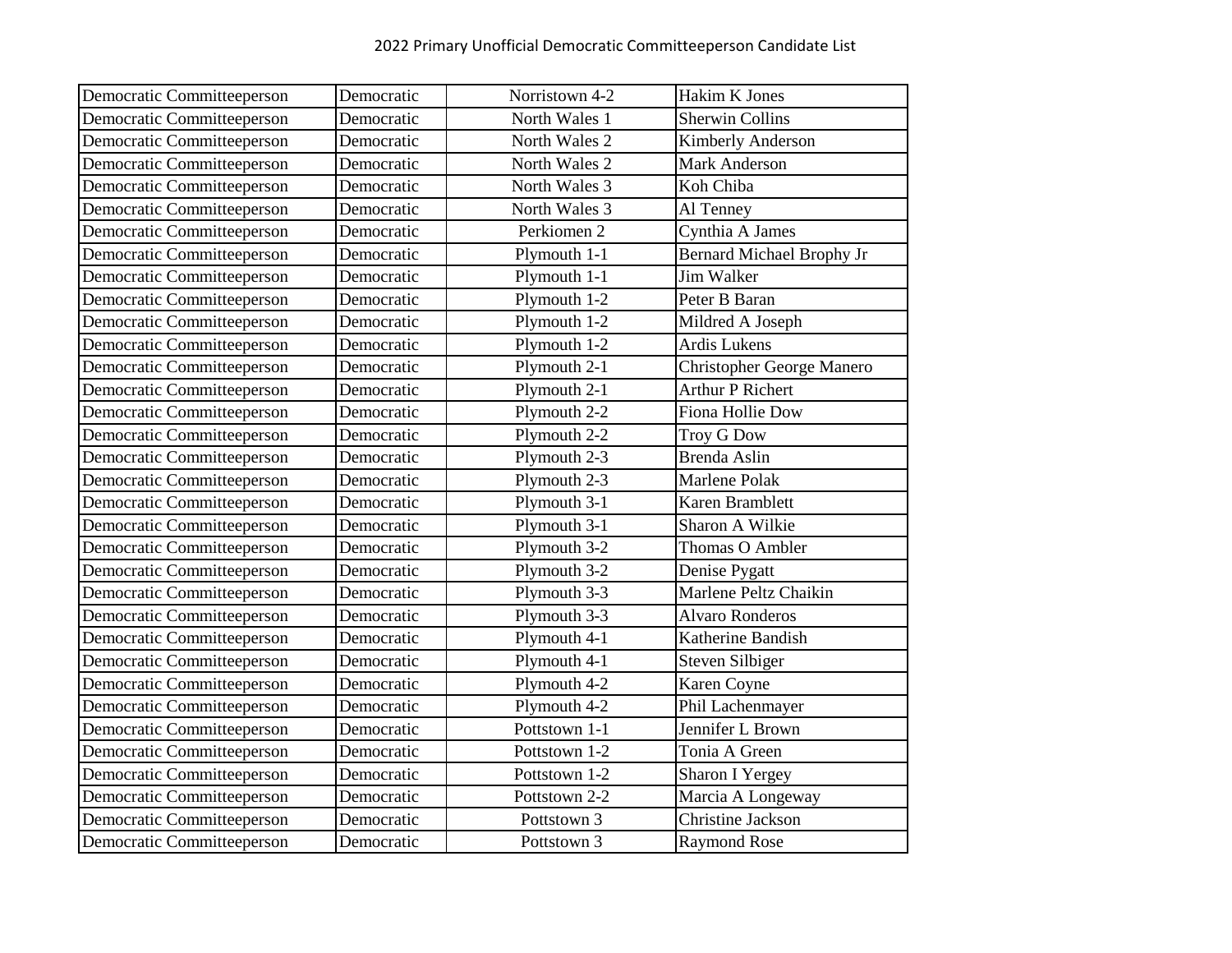| Democratic Committeeperson | Democratic | Pottstown 4     | Trenita D Lindsay                 |
|----------------------------|------------|-----------------|-----------------------------------|
| Democratic Committeeperson | Democratic | Pottstown 6     | Deborah Ann Spence                |
| Democratic Committeeperson | Democratic | Pottstown 7-1   | Dorothy Annette Kobb              |
| Democratic Committeeperson | Democratic | Pottstown 7-2   | Marlene Armato                    |
| Democratic Committeeperson | Democratic | Pottstown 7-2   | Kathleen Carpenter                |
| Democratic Committeeperson | Democratic | Royersford 1    | <b>Robert Steven Courtemanche</b> |
| Democratic Committeeperson | Democratic | Royersford 2    | Katie Muth                        |
| Democratic Committeeperson | Democratic | Royersford 2    | <b>Trevor Muth</b>                |
| Democratic Committeeperson | Democratic | Schwenksville   | Hope deFrenes                     |
| Democratic Committeeperson | Democratic | Skippack 1      | Leslie Conner                     |
| Democratic Committeeperson | Democratic | Skippack 1      | Karen Lynch                       |
| Democratic Committeeperson | Democratic | Skippack 2      | Justin Glennon                    |
| Democratic Committeeperson | Democratic | Skippack 2      | Charles L Steinberger             |
| Democratic Committeeperson | Democratic | Skippack 3      | Gayle L Ehrlich                   |
| Democratic Committeeperson | Democratic | Skippack 3      | Deborah McCabe                    |
| Democratic Committeeperson | Democratic | Souderton 1     | <b>Richard Detwiler</b>           |
| Democratic Committeeperson | Democratic | Souderton 2     | Julie A Munden                    |
| Democratic Committeeperson | Democratic | Souderton 3     | Donna M Rogers                    |
| Democratic Committeeperson | Democratic | Springfield 1-1 | Sean Burke                        |
| Democratic Committeeperson | Democratic | Springfield 1-1 | Amanda Lane Shields               |
| Democratic Committeeperson | Democratic | Springfield 1-2 | Carol Lockard                     |
| Democratic Committeeperson | Democratic | Springfield 1-2 | Ellen Stevenson                   |
| Democratic Committeeperson | Democratic | Springfield 2-1 | Rachael Groner                    |
| Democratic Committeeperson | Democratic | Springfield 2-2 | Peter C Amuso                     |
| Democratic Committeeperson | Democratic | Springfield 2-2 | Gene R Engelman                   |
| Democratic Committeeperson | Democratic | Springfield 2-3 | Jeffrey T Harbison                |
| Democratic Committeeperson | Democratic | Springfield 2-3 | Michael A Hinkelman               |
| Democratic Committeeperson | Democratic | Springfield 3-1 | Elizabeth Lee                     |
| Democratic Committeeperson | Democratic | Springfield 3-1 | <b>Stephen Reilly</b>             |
| Democratic Committeeperson | Democratic | Springfield 3-2 | Terri F Cohen-Johnson             |
| Democratic Committeeperson | Democratic | Springfield 3-2 | <b>Steve Morris</b>               |
| Democratic Committeeperson | Democratic | Springfield 4-1 | Noah Marlier                      |
| Democratic Committeeperson | Democratic | Springfield 4-1 | Tom Warms                         |
| Democratic Committeeperson | Democratic | Springfield 4-2 | <b>Adam Goren</b>                 |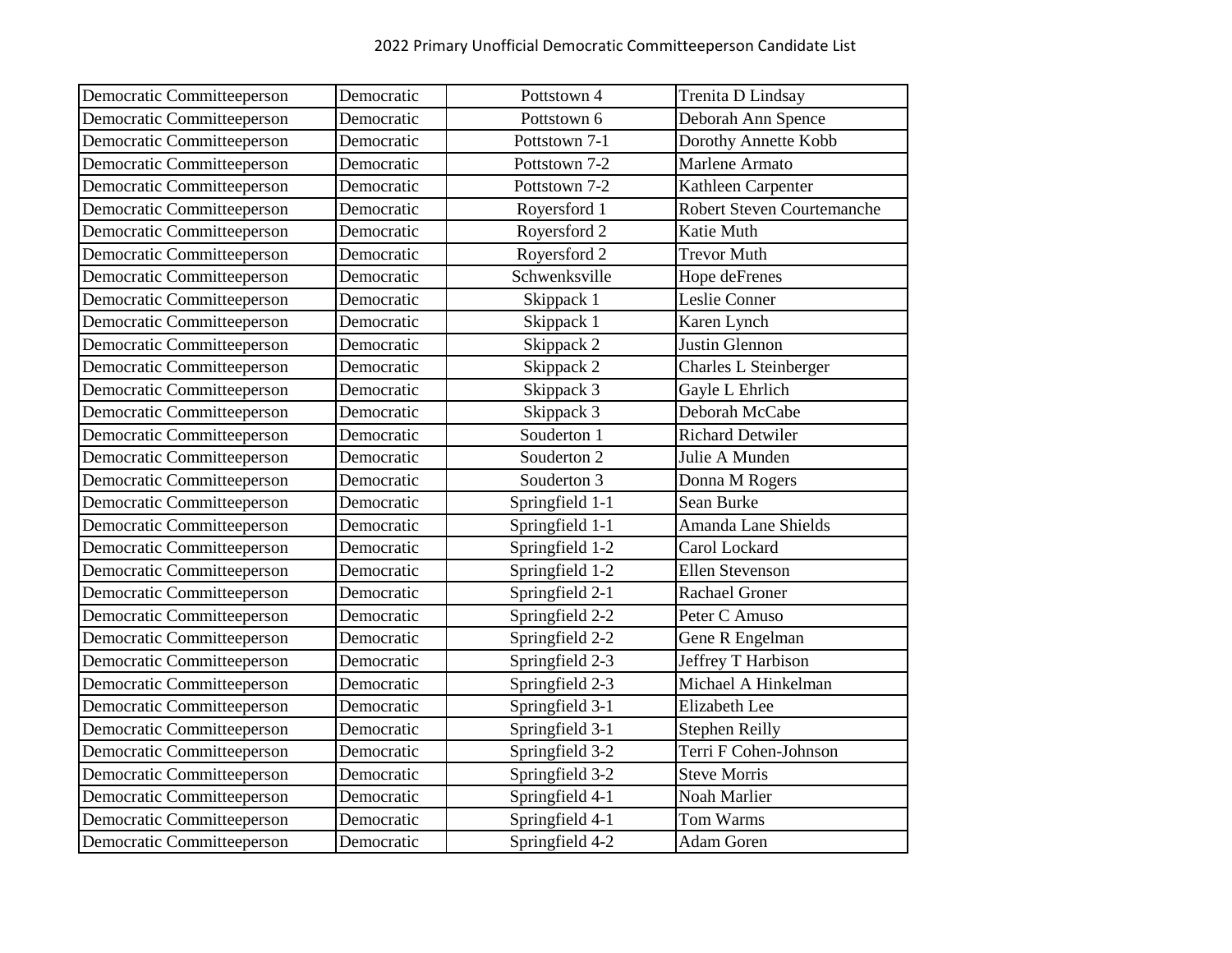| Democratic Committeeperson | Democratic | Springfield 5-1         | <b>Crystal Goodson</b> |
|----------------------------|------------|-------------------------|------------------------|
| Democratic Committeeperson | Democratic | Springfield 5-1         | <b>Patrick Hynes</b>   |
| Democratic Committeeperson | Democratic | Springfield 5-2         | Erin McCrossan         |
| Democratic Committeeperson | Democratic | Springfield 5-2         | <b>Bill Timmins</b>    |
| Democratic Committeeperson | Democratic | Springfield 6-1         | Eileen M DiFranco      |
| Democratic Committeeperson | Democratic | Springfield 6-1         | Mary C Helf            |
| Democratic Committeeperson | Democratic | Springfield 6-2         | Jennifer E French      |
| Democratic Committeeperson | Democratic | Springfield 6-2         | Thaddeus S Kirk        |
| Democratic Committeeperson | Democratic | Springfield 7-1         | Anna McGill Atkinson   |
| Democratic Committeeperson | Democratic | Springfield 7-2         | Carrie Eisenhandler    |
| Democratic Committeeperson | Democratic | Towamencin 1-2          | Rebecca Curlett        |
| Democratic Committeeperson | Democratic | Towamencin 1-3          | Nancy R DeHaven        |
| Democratic Committeeperson | Democratic | Towamencin 1-3          | <b>Timothy MacBain</b> |
| Democratic Committeeperson | Democratic | Towamencin 2-1          | <b>Christian Fusco</b> |
| Democratic Committeeperson | Democratic | Towamencin 2-1          | Melissa Fusco          |
| Democratic Committeeperson | Democratic | Towamencin 2-2          | Lauren Gallagher       |
| Democratic Committeeperson | Democratic | Towamencin 2-2          | Joyce F Snyder         |
| Democratic Committeeperson | Democratic | Towamencin 3-1          | Kofi Osei              |
| Democratic Committeeperson | Democratic | Towamencin 3-2          | Donald Lyons           |
| Democratic Committeeperson | Democratic | Towamencin 3-2          | Stephen E McDonald     |
| Democratic Committeeperson | Democratic | Towamencin 3-3          | Jennifer Foster        |
| Democratic Committeeperson | Democratic | Towamencin 3-3          | <b>Joseph Rumsey</b>   |
| Democratic Committeeperson | Democratic | <b>Trappe Boro</b>      | David Beard            |
| Democratic Committeeperson | Democratic | <b>Trappe Boro</b>      | Kevin R Gonzalez       |
| Democratic Committeeperson | Democratic | Upper Dublin 1-1        | John R Minehart        |
| Democratic Committeeperson | Democratic | Upper Dublin 1-1        | James V Monaghan       |
| Democratic Committeeperson | Democratic | Upper Dublin 1-3        | Maxcine S Collier      |
| Democratic Committeeperson | Democratic | Upper Dublin 2-1        | Sheila Lewis           |
| Democratic Committeeperson | Democratic | Upper Dublin 2-1        | <b>Joel Steinberg</b>  |
| Democratic Committeeperson | Democratic | <b>Upper Dublin 2-2</b> | Ellen Brookstein       |
| Democratic Committeeperson | Democratic | <b>Upper Dublin 2-2</b> | Barbara A Kelly        |
| Democratic Committeeperson | Democratic | Upper Dublin 2-3        | Marjorie M Berlinghof  |
| Democratic Committeeperson | Democratic | <b>Upper Dublin 2-3</b> | Stephen Rudman         |
| Democratic Committeeperson | Democratic | Upper Dublin 3-1        | Gary Scarpello         |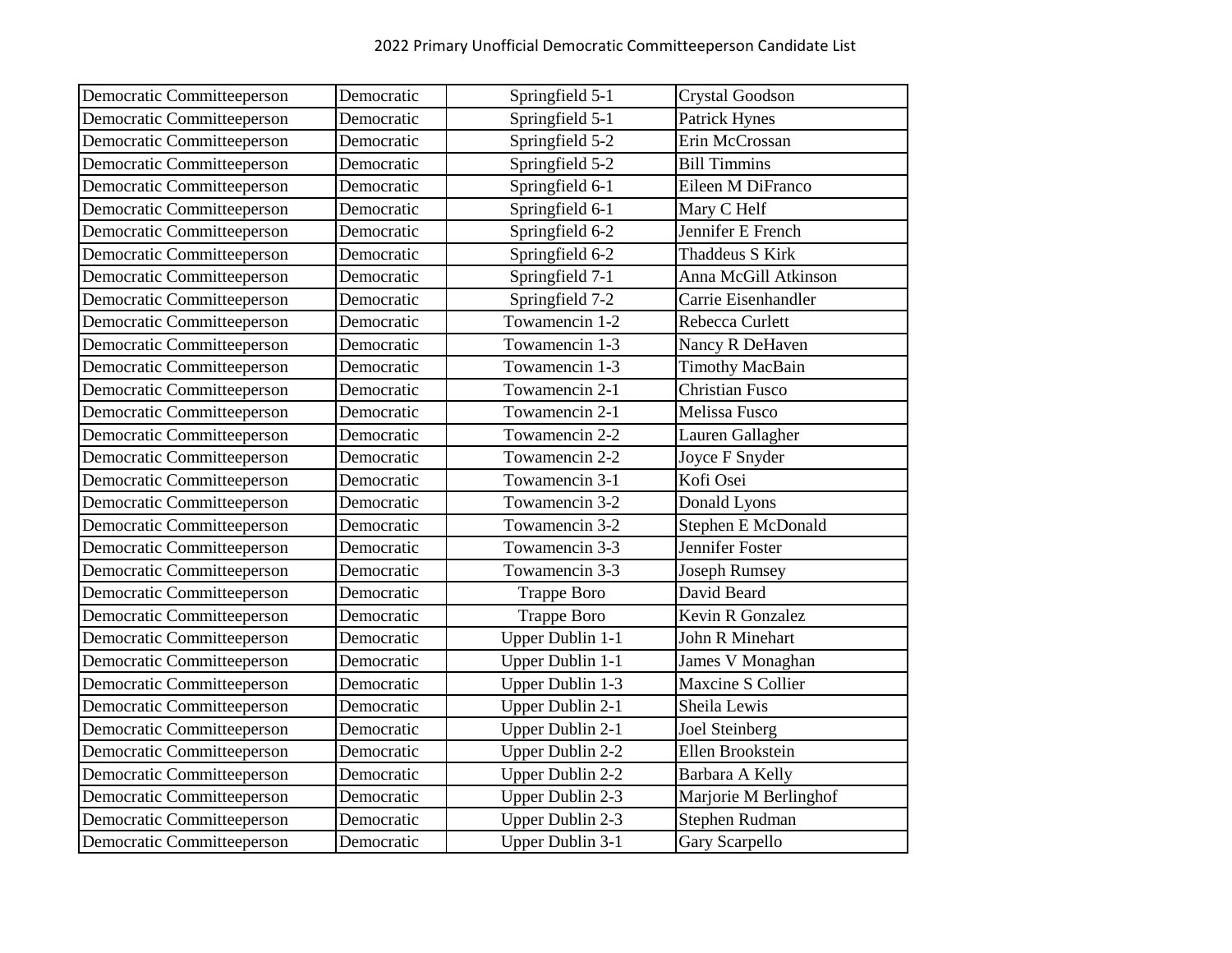| Democratic Committeeperson | Democratic | <b>Upper Dublin 3-2</b>       | <b>Christine Bradley</b> |
|----------------------------|------------|-------------------------------|--------------------------|
| Democratic Committeeperson | Democratic | <b>Upper Dublin 3-2</b>       | <b>Gwanita Hester</b>    |
| Democratic Committeeperson | Democratic | Upper Dublin 4-2              | Barbara Allen            |
| Democratic Committeeperson | Democratic | Upper Dublin 4-2              | <b>Melissa Monser</b>    |
| Democratic Committeeperson | Democratic | Upper Dublin 4-3              | Gloria Richardson        |
| Democratic Committeeperson | Democratic | Upper Dublin 4-3              | Pamela S Starfield       |
| Democratic Committeeperson | Democratic | Upper Dublin 5-1              | Concetta Della Vecchia   |
| Democratic Committeeperson | Democratic | Upper Dublin 5-1              | Wendy N Munyon           |
| Democratic Committeeperson | Democratic | Upper Dublin 5-2              | Cheryl Knight            |
| Democratic Committeeperson | Democratic | Upper Dublin 5-3              | Roy Feinberg             |
| Democratic Committeeperson | Democratic | Upper Dublin 6-1              | Daryl Boling             |
| Democratic Committeeperson | Democratic | Upper Dublin 6-1              | <b>Robert Miller</b>     |
| Democratic Committeeperson | Democratic | Upper Dublin 6-2              | Deborah Crowe            |
| Democratic Committeeperson | Democratic | Upper Dublin 6-2              | <b>Constance Reber</b>   |
| Democratic Committeeperson | Democratic | Upper Dublin 7-1              | Stan Ropski              |
| Democratic Committeeperson | Democratic | Upper Dublin 7-2              | Mari C Ewart             |
| Democratic Committeeperson | Democratic | Upper Dublin 7-2              | Joan Ryder Ludwig        |
| Democratic Committeeperson | Democratic | Upper Dublin 7-3              | Zoe Hunter               |
| Democratic Committeeperson | Democratic | Upper Dublin 7-3              | Mary Ellen Smith         |
| Democratic Committeeperson | Democratic | <b>Upper Frederick</b>        | Les Benzak               |
| Democratic Committeeperson | Democratic | <b>Upper Frederick</b>        | Cheryl Dubs              |
| Democratic Committeeperson | Democratic | Upper Gwynedd 1               | Cynthia Monroe Ellis     |
| Democratic Committeeperson | Democratic | <b>Upper Gwynedd 2</b>        | Kathryn G Carlson        |
| Democratic Committeeperson | Democratic | Upper Gwynedd 2               | Eileen T Patram          |
| Democratic Committeeperson | Democratic | <b>Upper Gwynedd 3</b>        | Mark A Connelly          |
| Democratic Committeeperson | Democratic | Upper Gwynedd 4               | Denise Hull              |
| Democratic Committeeperson | Democratic | Upper Gwynedd 6               | Faith Keiser             |
| Democratic Committeeperson | Democratic | Upper Gwynedd 6               | Eileen Murphy            |
| Democratic Committeeperson | Democratic | <b>Upper Gwynedd 7</b>        | <b>Ruth Damsker</b>      |
| Democratic Committeeperson | Democratic | <b>Upper Hanover 1</b>        | Maggie Buckwalter        |
| Democratic Committeeperson | Democratic | Upper Hanover 1               | Erin Grourke             |
| Democratic Committeeperson | Democratic | <b>Upper Hanover 3</b>        | <b>Sharon Bastone</b>    |
| Democratic Committeeperson | Democratic | <b>Upper Hanover 3</b>        | Ryan Boyle               |
| Democratic Committeeperson | Democratic | <b>Upper Merion Belmont 2</b> | William Jenaway          |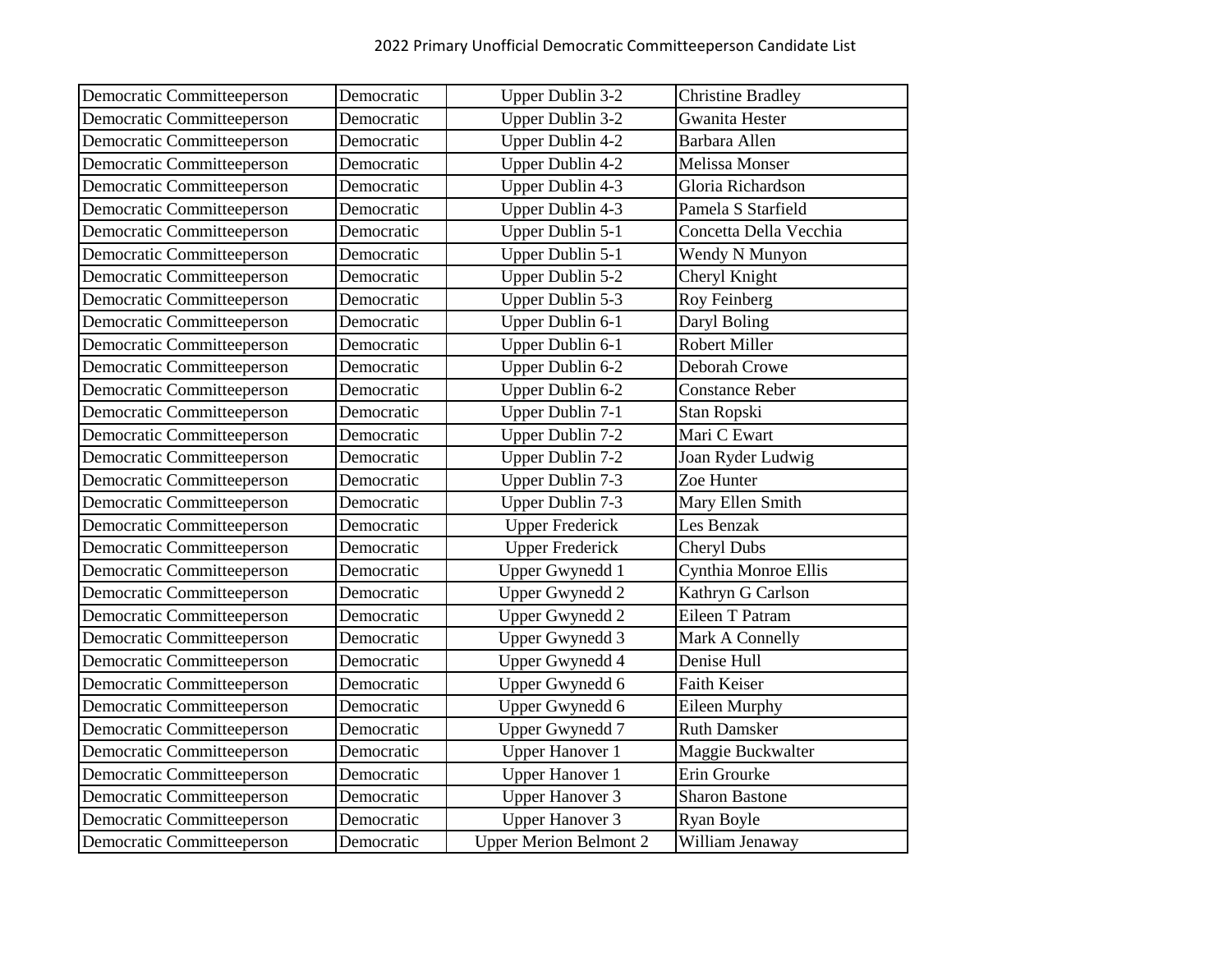| Democratic Committeeperson | Democratic | <b>Upper Merion Belmont 2</b>   | Carole Ann Kenney     |
|----------------------------|------------|---------------------------------|-----------------------|
| Democratic Committeeperson | Democratic | <b>Upper Merion Belmont 3</b>   | Elwood Jim Ruddy      |
| Democratic Committeeperson | Democratic | <b>Upper Merion Belmont 3</b>   | Carrie Gorn           |
| Democratic Committeeperson | Democratic | <b>Upper Merion Belmont 3</b>   | Monica M Littman      |
| Democratic Committeeperson | Democratic | <b>Upper Merion Belmont 4</b>   | Karen L Reimet        |
| Democratic Committeeperson | Democratic | <b>Upper Merion Belmont 5</b>   | Michael S Gressen     |
| Democratic Committeeperson | Democratic | <b>Upper Merion Belmont 5</b>   | <b>Greg Waks</b>      |
| Democratic Committeeperson | Democratic | <b>Upper Merion Candle 1</b>    | Noreen Balsano        |
| Democratic Committeeperson | Democratic | <b>Upper Merion Candle 1</b>    | Tom Kohler            |
| Democratic Committeeperson | Democratic | <b>Upper Merion Candle 2</b>    | <b>James A Baum</b>   |
| Democratic Committeeperson | Democratic | <b>Upper Merion Candle 2</b>    | Hedda T Schupak       |
| Democratic Committeeperson | Democratic | <b>Upper Merion Gulph 1</b>     | Diane Reilly          |
| Democratic Committeeperson | Democratic | <b>Upper Merion Gulph 1</b>     | Mary Pat Tomei        |
| Democratic Committeeperson | Democratic | <b>Upper Merion King 1</b>      | <b>Dudley Best</b>    |
| Democratic Committeeperson | Democratic | <b>Upper Merion King 2</b>      | <b>Zachary Davis</b>  |
| Democratic Committeeperson | Democratic | <b>Upper Merion King 2</b>      | Tina Garzillo         |
| Democratic Committeeperson | Democratic | <b>Upper Merion Swedeland</b>   | <b>Hope Snow</b>      |
| Democratic Committeeperson | Democratic | <b>Upper Merion Swedeland</b>   | <b>Kevin Snow</b>     |
| Democratic Committeeperson | Democratic | <b>Upper Merion Town Center</b> | Rhonda Taller         |
| Democratic Committeeperson | Democratic | <b>Upper Moreland 1-2</b>       | <b>Elsie Vickery</b>  |
| Democratic Committeeperson | Democratic | <b>Upper Moreland 2-1</b>       | Rose A Huber          |
| Democratic Committeeperson | Democratic | <b>Upper Moreland 2-1</b>       | Roger Wolfman         |
| Democratic Committeeperson | Democratic | <b>Upper Moreland 2-2</b>       | <b>Adam Eric Blum</b> |
| Democratic Committeeperson | Democratic | <b>Upper Moreland 3-1</b>       | Melissa A Osborne     |
| Democratic Committeeperson | Democratic | <b>Upper Moreland 3-1</b>       | Charles M Whiting     |
| Democratic Committeeperson | Democratic | <b>Upper Moreland 3-2</b>       | Pamela Janvey         |
| Democratic Committeeperson | Democratic | <b>Upper Moreland 4-2</b>       | Albert J DerMovsesian |
| Democratic Committeeperson | Democratic | <b>Upper Moreland 5-1</b>       | Christopher J Auth    |
| Democratic Committeeperson | Democratic | <b>Upper Moreland 5-2</b>       | David Solot           |
| Democratic Committeeperson | Democratic | <b>Upper Moreland 5-2</b>       | Jennifer Solot        |
| Democratic Committeeperson | Democratic | <b>Upper Moreland 6-1</b>       | Stephen A Hecht       |
| Democratic Committeeperson | Democratic | <b>Upper Moreland 6-2</b>       | Susan E Worth-LaManna |
| Democratic Committeeperson | Democratic | <b>Upper Moreland 7-1</b>       | Teresa M Herron       |
| Democratic Committeeperson | Democratic | <b>Upper Moreland 7-1</b>       | Cheryl Lockard        |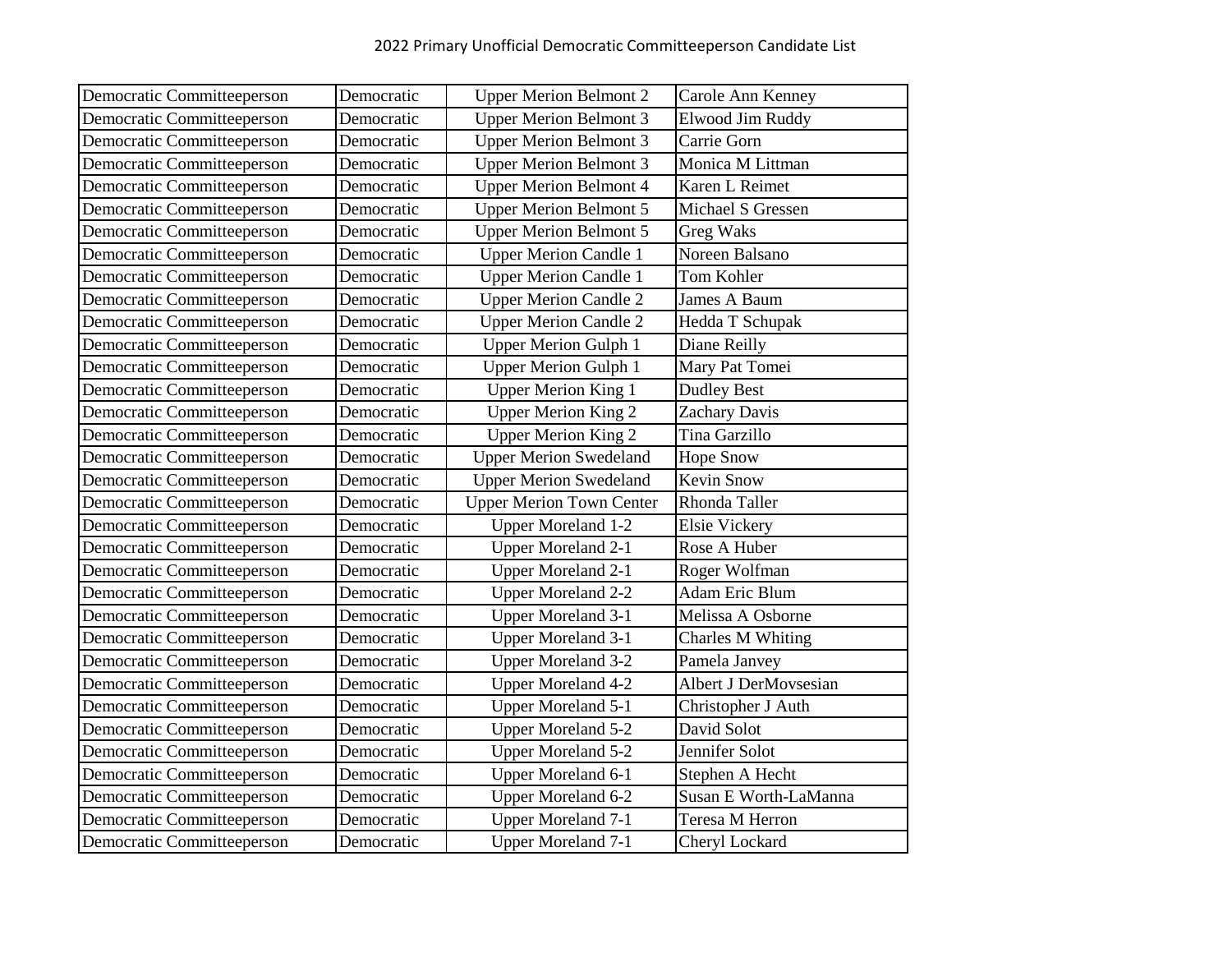| Democratic Committeeperson | Democratic | <b>Upper Moreland 7-2</b>          | Jean Scherfcunningham    |
|----------------------------|------------|------------------------------------|--------------------------|
| Democratic Committeeperson | Democratic | <b>Upper Pottsgrove</b>            | Tyrone J Robinson        |
| Democratic Committeeperson | Democratic | <b>Upper Providence Mont Clare</b> | Nicolette Milholin       |
| Democratic Committeeperson | Democratic | <b>Upper Providence Mont Clare</b> | Anna Maria Jones Sadler  |
| Democratic Committeeperson | Democratic | <b>Upper Providence Oaks</b>       | <b>Edward T Dressler</b> |
| Democratic Committeeperson | Democratic | <b>Upper Salford</b>               | Amy E Shelby             |
| Democratic Committeeperson | Democratic | <b>West Conshohocken</b>           | Danelle Fournier         |
| Democratic Committeeperson | Democratic | West Conshohocken                  | Amparo Gonzalez          |
| Democratic Committeeperson | Democratic | <b>West Norriton 1-1</b>           | Joseph K Alston          |
| Democratic Committeeperson | Democratic | <b>West Norriton 1-1</b>           | Amy Brier                |
| Democratic Committeeperson | Democratic | <b>West Norriton 1-2</b>           | <b>Judith Eckles</b>     |
| Democratic Committeeperson | Democratic | <b>West Norriton 1-2</b>           | Susan B Halfond          |
| Democratic Committeeperson | Democratic | <b>West Norriton 2-1</b>           | Monica D'Antonio         |
| Democratic Committeeperson | Democratic | <b>West Norriton 2-1</b>           | Anne Pavone              |
| Democratic Committeeperson | Democratic | <b>West Norriton 3-1</b>           | Joan Wurzel              |
| Democratic Committeeperson | Democratic | <b>West Norriton 3-2</b>           | Annemarie Sortino        |
| Democratic Committeeperson | Democratic | <b>West Norriton 3-2</b>           | Donna M Suevo            |
| Democratic Committeeperson | Democratic | <b>West Norriton 4-1</b>           | Susan J Devenny          |
| Democratic Committeeperson | Democratic | <b>West Norriton 4-1</b>           | E Pearl Smith            |
| Democratic Committeeperson | Democratic | <b>West Norriton 4-2</b>           | Jonathan W Bridges       |
| Democratic Committeeperson | Democratic | <b>West Norriton 4-2</b>           | Joseph Kelly             |
| Democratic Committeeperson | Democratic | <b>West Pottsgrove</b>             | Elaine A Richert         |
| Democratic Committeeperson | Democratic | <b>West Pottsgrove</b>             | Gail Skean-Johns         |
| Democratic Committeeperson | Democratic | Whitemarsh East 1                  | Jennifer L Barrer        |
| Democratic Committeeperson | Democratic | Whitemarsh East 1                  | Salam Ibrahim            |
| Democratic Committeeperson | Democratic | Whitemarsh East 2                  | Kimberly K Johnson       |
| Democratic Committeeperson | Democratic | Whitemarsh East 2                  | Patrick J Lyons          |
| Democratic Committeeperson | Democratic | Whitemarsh Middle 1                | Cathy J Levin            |
| Democratic Committeeperson | Democratic | Whitemarsh Middle 1                | Francis P McCusker Jr    |
| Democratic Committeeperson | Democratic | Whitemarsh Middle 2                | <b>Heather Greaves</b>   |
| Democratic Committeeperson | Democratic | Whitemarsh Middle 2                | Carol A Proud            |
| Democratic Committeeperson | Democratic | Whitemarsh Middle 3                | <b>Adam N Schupack</b>   |
| Democratic Committeeperson | Democratic | Whitemarsh Middle 3                | Patrice M Turenne        |
| Democratic Committeeperson | Democratic | Whitemarsh Middle 4                | Nicole P Boyd            |